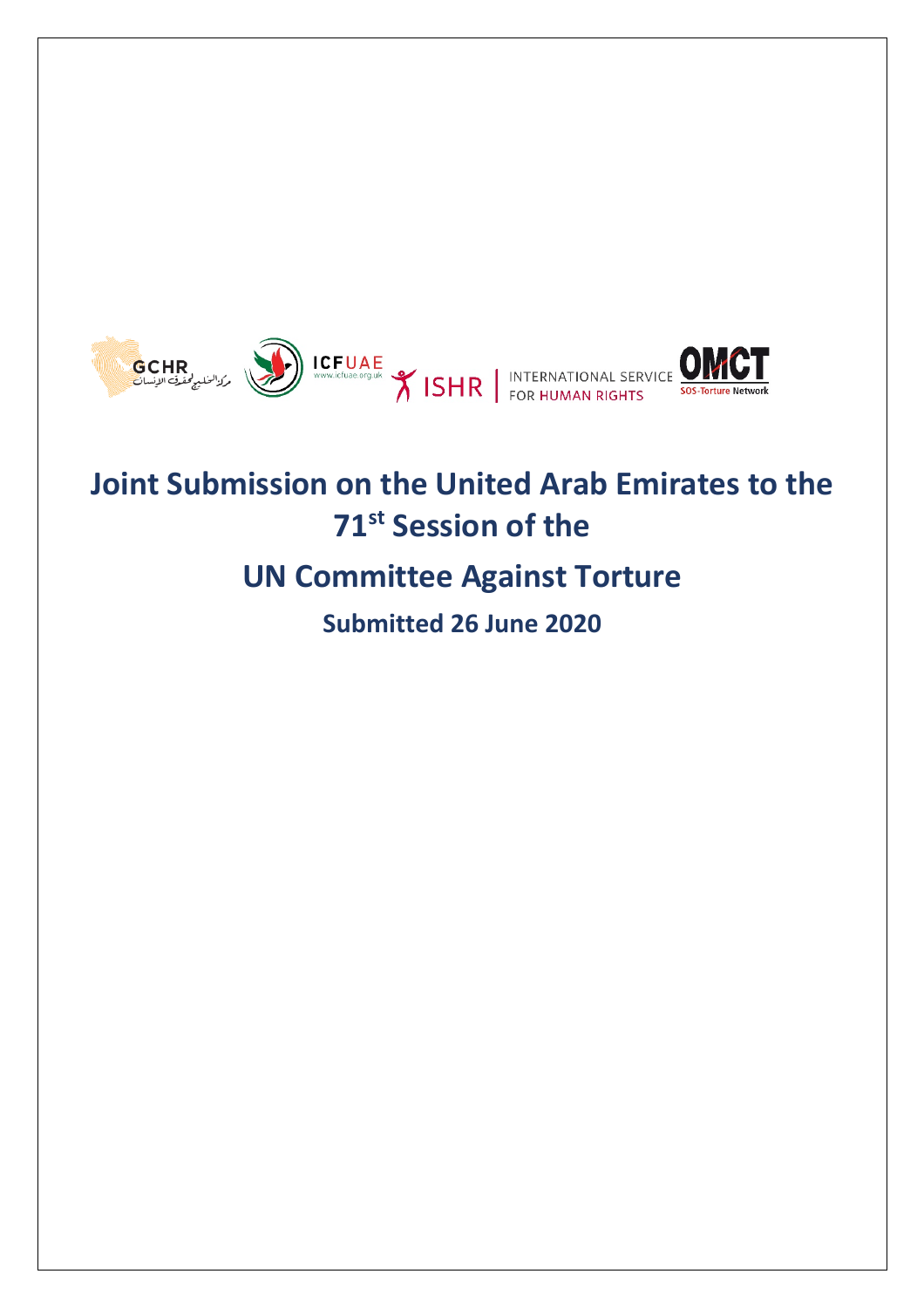This submission to the United Nations Committee Against Torture (CAT) on the United Arab Emirates (UAE) is made in advance of the review in April 2021 at the CAT's 71**st** session. The UAE was due to be reviewed during the CAT's 69**th** session from 20 April to 15 May 2020, which was cancelled due to the COVID-19 pandemic. The submission is being published to mark the International Day in Support of Victims of Torture on 26 June 2020, and is updated to that date. It is made jointly by the Gulf Centre for Human Rights (GCHR), the International Service for Human Rights (ISHR), the International Campaign for Freedom in the UAE (ICFUAE) and the World Organisation Against Torture (OMCT).

| L. | <b>About the authors</b>                                                                         | $\overline{2}$          |
|----|--------------------------------------------------------------------------------------------------|-------------------------|
| П. | Intro and background about UAE                                                                   | $\mathbf{3}$            |
|    | III. UAE laws and international obligations                                                      | $\overline{\mathbf{4}}$ |
|    | IV. The practice of torture and cruel, inhuman or degrading treatment in prisons in the UAE<br>5 |                         |
|    | V. Lack of redress for victims of torture                                                        | 16                      |
|    | VI. Reaction of UAE to reports of torture of HRDs                                                | 17                      |
|    | <b>VII.</b> Recommendations                                                                      | 19                      |

### **I. About the authors**

This report has been jointly authored by the following organisations:

- The Gulf Centre for Human Rights (GCHR) is an independent NGO that works to provide support and protection to human rights defenders (including independent journalists, bloggers and lawyers) in the Gulf region and neighbouring countries by promoting freedom of expression, association and peaceful assembly.
- The International Campaign for Freedom in the UAE (ICFUAE) is an independent, not-forprofit organisation campaigning for respect for human rights, the release of all political prisoners, an end to torture of those detainees, support for an independent judiciary and support for progress towards a representative elected parliament and overall democratic reform.
- The International Service for Human Rights (ISHR) is an international NGO based in Geneva with offices in New York and Abidjan, which works for the recognition and protection of human rights defenders, through capacity building, advocacy and litigation with international human rights organisations.
- The World Organisation Against Torture (OMCT), created in 1985, is today the main coalition of international NGOs fighting against torture, summary executions, enforced disappearances and all other cruel, inhuman or degrading treatment. OMCT has over 200 affiliated organisations in its SOS-Torture Network and many tens of thousands of correspondents in every country.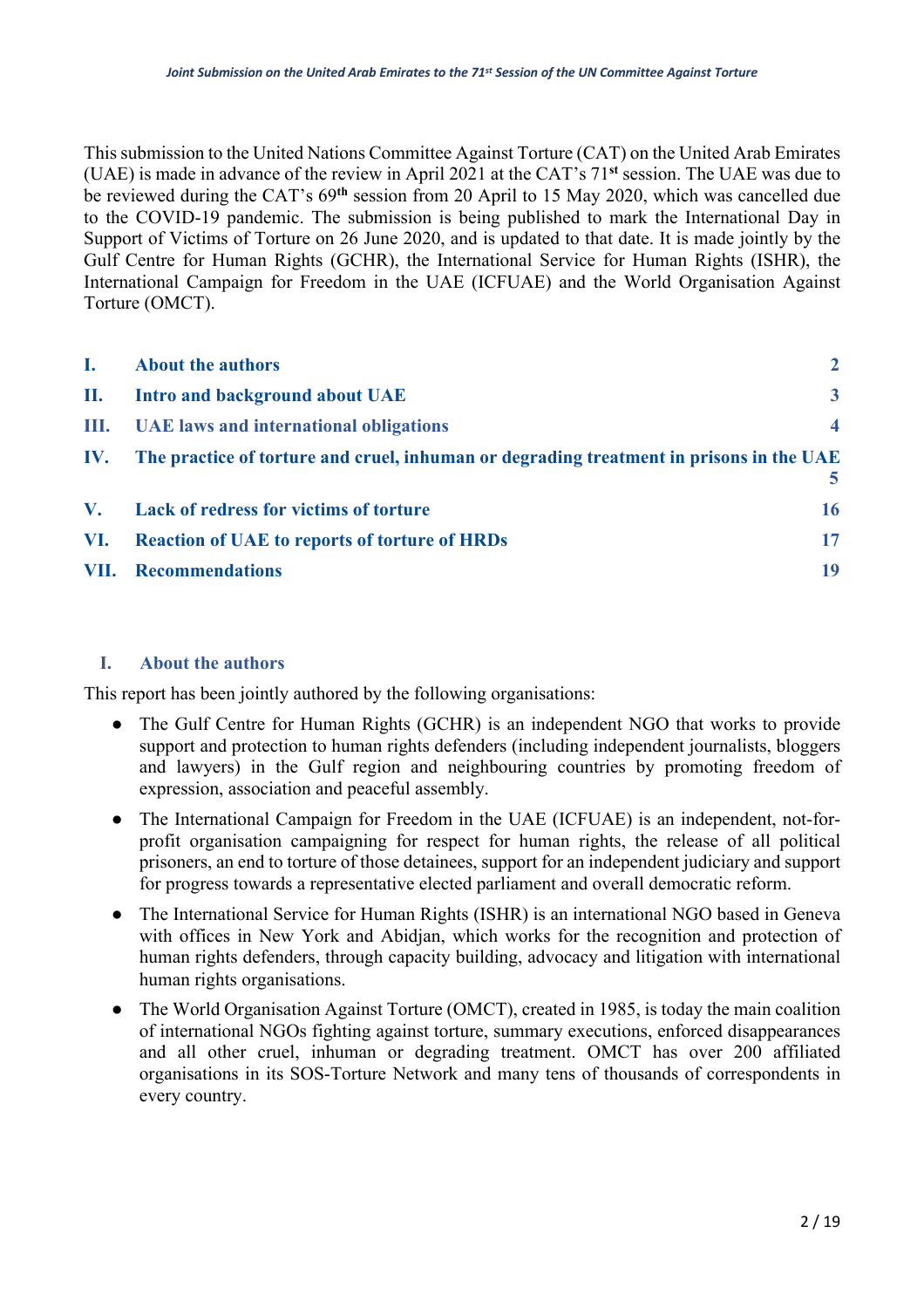## **II. Intro and background about UAE**

Since the popular uprisings in the Middle East and North Africa in 2011, the government of the United Arab Emirates (UAE) has increased its brutal clampdown<sup>1</sup> on fundamental human rights and freedoms. The authorities have prosecuted and imprisoned scores of human rights defenders, political activists, journalists and critics, and systematically silenced peaceful dissenting voices. The crackdown on the right to freedom of expression has been so severe that, today, freedom of speech and civic space are virtually non-existent in the country.

Under the pretext of national security, the UAE authorities have subjected human rights defenders and activists to arbitrary arrest, enforced disappearance, prolonged isolation, torture and other ill-treatment, unfair trials and harsh prison sentences, solely for their peaceful human rights activities, including engaging with United Nations mechanisms.

In October 2018, the European Parliament adopted a resolution<sup>2</sup>, calling on the UAE to, among other things, stop all forms of harassment and immediately lift the travel ban against human rights defenders, and urging the authorities to "guarantee in all circumstances that human rights defenders in the UAE are able to carry out their legitimate human rights activities, both inside and outside the country, without fear of reprisals."

In this report, GCHR, ICFUAE, ISHR and OMCT summarise the situation concerning torture in the UAE, including its laws and international obligations; the practice of torture and cruel, inhuman or degrading treatment in prisons in the UAE, with specific cases of human rights defenders and other prisoners including women; the use of forced confession; the lack of redress for victims of torture; and the reaction of the state to reports of torture; in addition to providing recommendations to the UAE.

We are publishing this report well in advance of the review of the UAE by the Committee Against Torture (CAT) during its 71**st** session in April 2021, following the cancellation of the 69**th** session due to the health risks associated with the COVID-19 pandemic. We regret that the review of the UAE was postponed to the 71**st** session next year for the following reasons. Unlike the other five countries that were to be examined during the 69**th** session, which had already undergone two to three periodic reviews, for the UAE the upcoming review marked their first, long-awaited, review by the Committee. This initial review comes almost eight years after the ratification of the Convention by the State party and should therefore be considered a priority.

The review of the UAE is all the more urgent in light of the country's persistent non-compliance with the Convention against Torture and Other Cruel, Degrading or Inhuman Treatment or Punishment. Despite the ratification of the Convention in 2012, torture continues to be widespread in the UAE criminal justice system, from arrest and interrogation to detention. In particular, the authorities continued to subject all peaceful dissenting voices, including human rights defenders, critics, writers and political activists to arbitrary arrest, enforced disappearance, prolonged isolation, torture and other ill-treatment, unfair trials and harsh prison sentences, solely for their peaceful activities, including engaging with United Nations mechanisms.

We are particularly concerned that human rights defenders are being kept in permanent solitary confinement in unhygienic conditions, which puts their mental and physical health in jeopardy. In addition, with the spread of COVID-19<sup>3</sup> in UAE prisons, the lives of all prisoners are currently at risk, as of June 2020.

<sup>1</sup> https://www.middleeasteye.net/opinion/how-uae-justifies-its-clampdown-dissenting-voices

<sup>2</sup> https://www.europarl.europa.eu/doceo/document/RC-8-2018-0456\_EN.html

<sup>3</sup> https://www.gc4hr.org/news/view/2381 and https://www.gc4hr.org/news/view/2408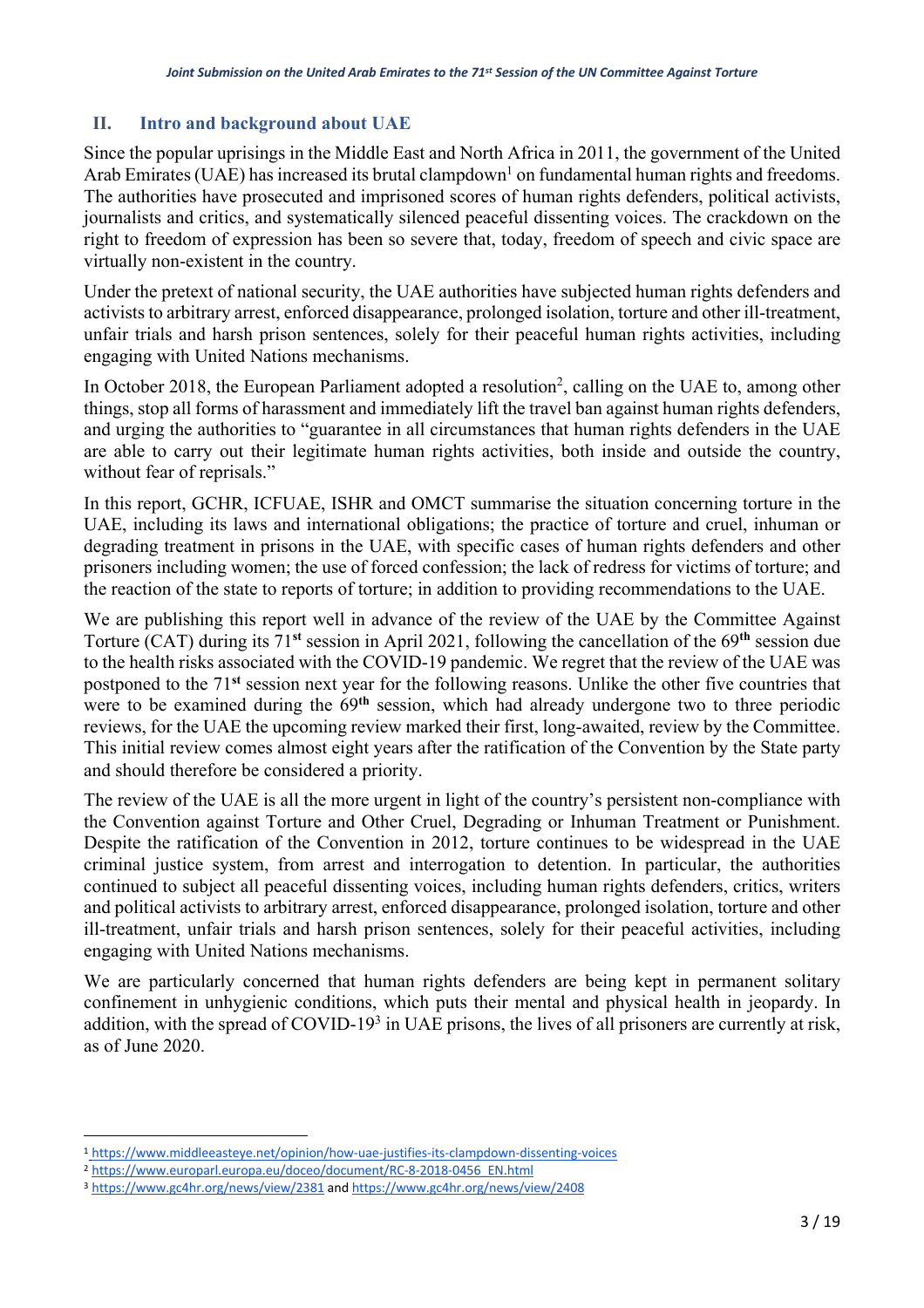By holding prisoners in unsanitary conditions and in prolonged isolation, the UAE authorities are in violation of their obligations under the Convention Against Torture and Principle 6 of the Body of Principles for the Protection of All Persons under Any Form of Detention or Imprisonment, as well as Article 2, paragraph 3 of the UAE's Code of Criminal Procedure.

## **III. UAE laws and international obligations**

### **a) UAE conformity with international mechanisms, including the Convention Against Torture**

The United Arab Emirates (UAE) ratified the Convention against Torture and Other Cruel, Degrading or Inhuman Treatment or Punishment (CAT) on 19 July 2012 pursuant to Federal Decree No. 73 of 2012. It has not ratified the Optional Protocol to the Convention against Torture (OPCAT). Thus, there is no question of setting a National Preventive Mechanism (NPM) against Torture in accordance with the OPCAT. The UAE also refrains from accepting the individual complaint procedure of Article 22 of the CAT or any other Treaty Bodies.

The UAE also entered a reservation on accession to the CAT, declaring that it does not recognise the competence of the Committee against Torture referred to in Article 20 of the Convention.

The UAE further does not consider itself bound by paragraph 1 of Article 30 of the CAT relating to arbitration.

Moreover, the UAE entered an interpretative declaration on accession to the Convention which refers to the definition of torture and other ill-treatment as stipulated by Articles 1 and 16 of the CAT: "The United Arab Emirates also confirms that the lawful sanctions applicable under national law, or pain or suffering arising from or associated with or incidental to these lawful sanctions, do not fall under the concept of "torture" defined in Article 1 of this Convention or under the concept of cruel, inhuman or degrading treatment or punishment mentioned in this Convention" The authors of this report wish to reiterate the commonly adopted opinion that only sanctions that are authorised by international law will fall within this exclusion of lawful sanctions.

It is worth recalling that the UAE has not ratified the International Covenant on Civil and Political Rights (ICCPR) and is one of the few states to refrain from doing so.

### **b) UAE law related to torture**

In domestic law, torture is prohibited in Article 26 of the Emirates' Constitution. This article provides that "Personal liberty shall be guaranteed to all citizens. No person may be arrested, searched, detained or imprisoned except as provided by law. No one shall be subjected to torture or indignity." The UAE Constitution also provides in Article 28 that: "The infliction of physical or mental harm on an accused person is prohibited."

The UAE Penal Code provides the following articles:

Article 242: "Any public official who uses torture, force or threats against an accused person, a witness or an expert, either directly or through an intermediary, for the purpose of obtaining a confession to an offence, or coercing the person into making a statement or providing information about an offence or concealing facts shall be sentenced to a fixed term of imprisonment."<sup>4</sup>

<sup>4</sup> According to Article 68 of the UAE Penal Code: "Imprisonment is the incarceration of a convict in one of the penitentiaries legally allocated for this purpose, for life if the sentence is life imprisonment, or for the period specified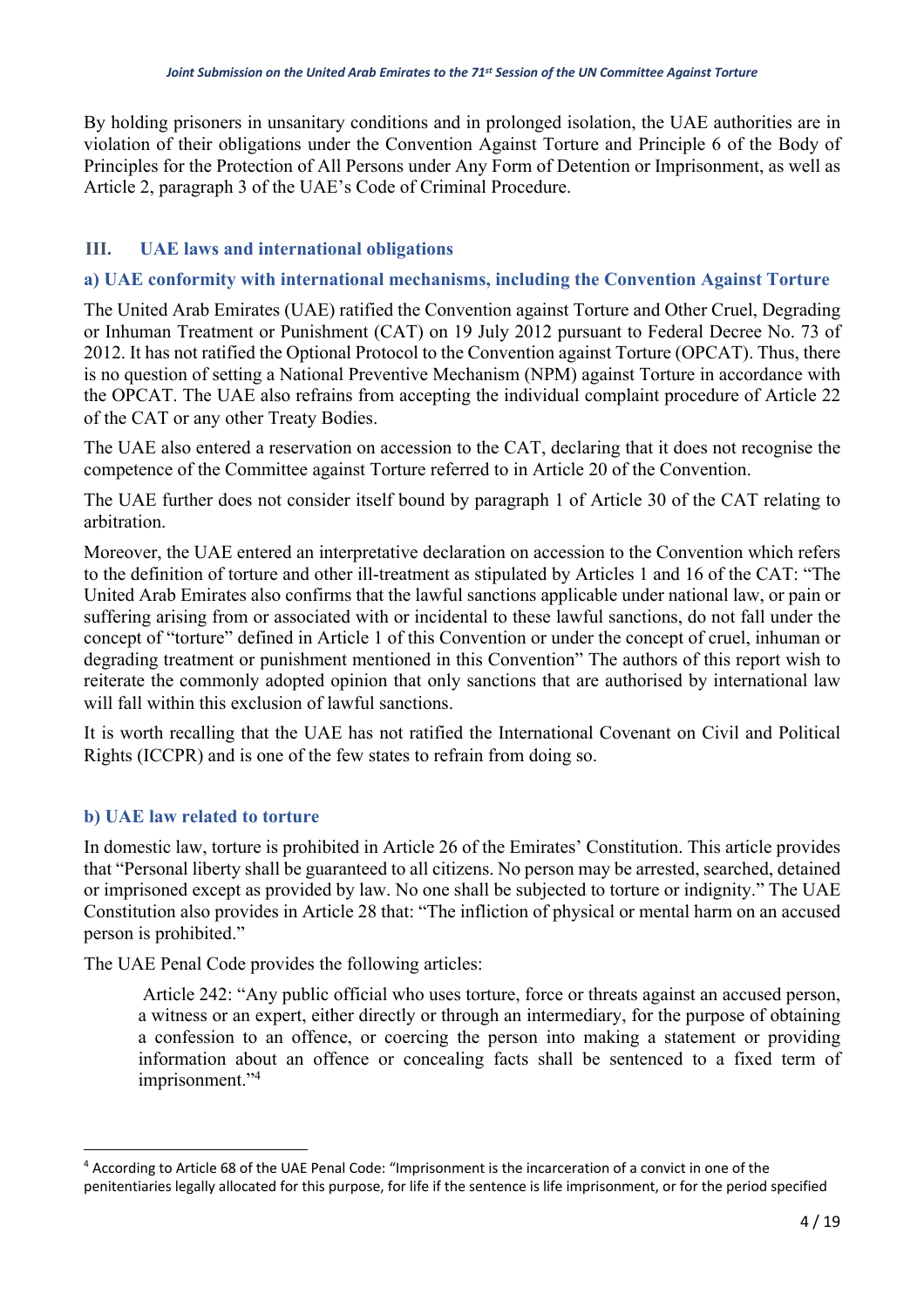Article 245: "All public officials or persons entrusted with a public service who use the authority of their office to subject others to cruel treatment, offend their decency or cause them bodily harm shall be sentenced to imprisonment for a minimum term of 1 year and/or to a minimum fine of Dh 10,000."

Article 259: "Without prejudice to the provisions of Article 242, anyone who uses torture, force or threats, or who offers or promises a gift or advantage of any kind in order to induce a person to conceal facts or make a false statement or provide incorrect information to any judicial authority shall be sentenced to imprisonment for a term of up to 1 year and a fine of up to Dh 5,000."

Although the highlighted articles establish that torture and other forms of ill-treatment are prohibited under Emirates domestic law and that the Emirates Constitution makes specific provision for combating torture and inhuman or degrading practices, there are a few points of concern that should be addressed:

First, the definition of torture in the UAE law doesn't comply with the definition provided in the Convention. The definition of the objective is restricted to obtaining a confession to an offence, coercing the person into making a statement and providing information about an offence or concealing facts. Based on this definition, the abuses exerted for example to punish someone won't be legally characterized as torture. This notion is also reflected in a declaration issued upon accession to the Convention which refers to the definition of torture and other ill-treatment and which confirms that the UAE does not consider any lawful sanctions stipulated in domestic law, or pain or suffering arising from these lawful sanctions, to fall under the concept of torture.

Based on the absolute character of the prohibition of torture, any provisions in national law limiting the definition of torture and precluding prompt and fair prosecution and punishment of perpetrators, must be avoided. In addition, we can consider that the punishments presented in the UAE Penal Code for the crime of torture (between three and 15 years) are not severe enough to dissuade the recurrence of torture and fail to comply with the principle of proportionality of punishment which requires that the punishment has to be proportionate to the gravity of the offense and the degree of responsibility of the offender.

As for the sanction of ill-treatments covered by Article 245, a jail sentence is not systematic and can be replaced by a fine which, again, is disproportionate to the gravity of the offense.

### **IV. The practice of torture and cruel, inhuman or degrading treatment in prisons in the UAE**

This section discusses the practises of torture and cruel, inhuman or degrading treatment in secret detention facilities administered by the State Security Service and three notorious prisons, namely Al-Sadr, Al-Razeen and Al-Wathba prisons in Abu Dhabi. The section is focused on human rights defenders and other prisoners of conscience, including also the treatment of foreign citizens, and cases of ill-treatment of women prisoners.

In addition to torture, the use of physical force or mental pressure in order to humiliate the prisoner constitutes cruel, inhuman or degrading treatment or punishment, as defined in Article 16 of the CAT. The infliction of severe pain and/or suffering for a specific purpose as expressed in Article 1 amounts to torture. The Working Group on Arbitrary Detention (WGAD) also defines prolonged solitary confinement as torture.

in the sentence in case of a temporary imprisonment. Unless the law provides otherwise, the term of the temporary imprisonment may not be less than three years and not more than fifteen years."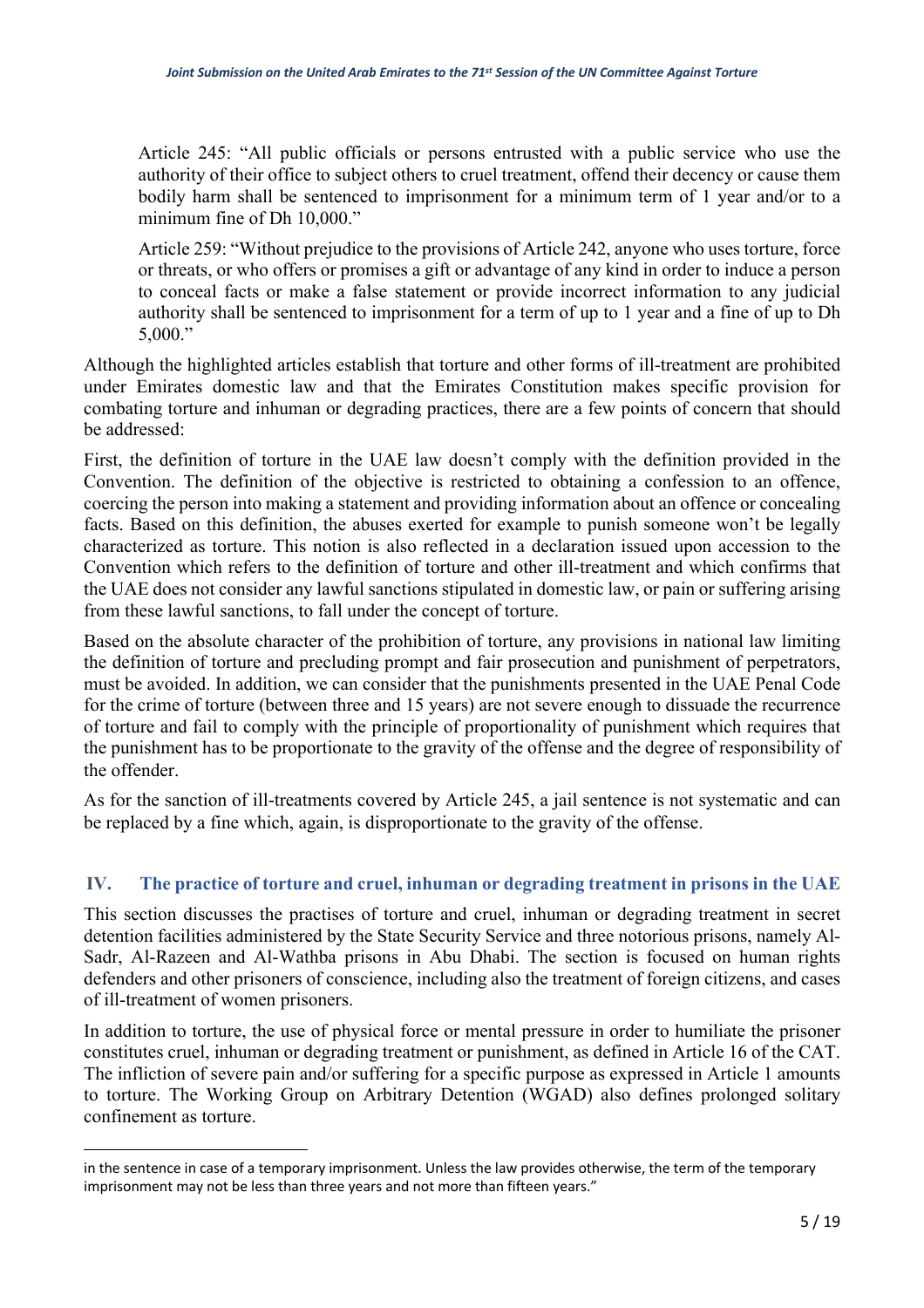Human rights defenders have faced poor treatment during pre-trial detention and in prison, where they are often held in isolation, resorting to hunger strikes to try to bring attention to their unjust imprisonment, torture and ill-treatment. There is no legal basis for indefinitely holding peaceful human rights defenders, convicted in violation of their right to freedom of expression, in solitary confinement without regular access to their families.

Furthermore, numerous prisoners have reported that they are kept in poor conditions, whether in solitary confinement or in crowded cells, often with little access to soap<sup>5</sup> or water, and sometimes even without a bed or mattress, as is the case for prominent human rights defender Ahmed Mansoor. Not only does this pose a health risk, but it is cruel and unusual treatment designed to psychologically torture prisoners of conscience.

The COVID-19 pandemic, which poses a high level of risk in crowded places of confinement such as prisons, has put the health of all prisoners at heightened risk. In early June 2020, the family of detained Omani citizen Abdullah Awad Salim Al Shamsi, reported that he tested positive for COVID-19 inside Al-Wathba Prison.<sup>6</sup> He was convicted of spying on 06 May 2020 by the Federal Appeal Court in Abu Dhabi and sentenced to 25 years in prison, after having been reportedly tortured to extract a confession.7

COVID-19 is reported to have spread within at least three prisons in the UAE, including Al-Wathba, but it is unknown whether guards or staff travel between different prisons, which could facilitate the spread of the virus. $8$  On 10 June 2020, Human Rights Watch reported the presence of COVID-19 in Al-Wathba prison, Al-Awir prison and the new Al-Barsha detention centre in Dubai. Family members said, "that prisoners, including some with chronic health conditions, have been denied adequate medical care," and "that overcrowding and unsanitary conditions make social distancing and recommended hygiene practices very difficult."9 Some prisoners were quarantined in Al-Awir for 17 days in conditions resembling solitary confinement.

#### ● **Ahmed Mansoor**

The country's most prominent human rights defender, **Ahmed Mansoor**, is currently serving a 10 year prison sentence after being convicted of the spurious offence of "insulting the status and prestige of the UAE and its symbols including its leaders" in reprisal for his peaceful human rights activism, including through his posts on social media. Mansoor is being held in solitary confinement in a four square-metre prison cell<sup>10</sup> in an isolation ward in Al-Sadr prison, Abu Dhabi, in dire conditions<sup>11</sup> with no bed or books. In the past three years since his arrest on 20 March 2017, he has only been permitted to leave his small cell for a handful of family visits and has been allowed outside to the prison sports yard only once for fresh air. In protest, he went on two separate hunger strikes which have damaged his health and at times he has been refused adequate medical care.

By holding Mansoor in such appalling conditions, the UAE authorities are violating the absolute prohibition of torture and other ill-treatment under international law.

The UN Special Rapporteur on torture and other cruel, inhuman or degrading treatment or punishment considers prolonged solitary confinement to be a form of torture, and it is prohibited by the UN Minimum Rules for the Treatment of Prisoners.

<sup>5</sup> http://icfuae.org.uk/news/leaked-documents-abu-dhabi-prisons-reveal-harrowing-torture-female-inmates

<sup>6</sup> https://www.gc4hr.org/news/view/2408

<sup>7</sup> http://icfuae.org.uk/press-releases/coronavirus-case-confirmed-uae-jail

<sup>8</sup> https://www.gc4hr.org/news/view/2408

<sup>9</sup> https://www.hrw.org/news/2020/06/10/uae-reported-covid-19-prison-outbreaks

<sup>10</sup>http://icfuae.org.uk/press-releases/release-leading-emirati-human-rights-defender-ahmed-mansoor-convicted-two-years-ago

<sup>11</sup> https://www.gc4hr.org/news/view/2109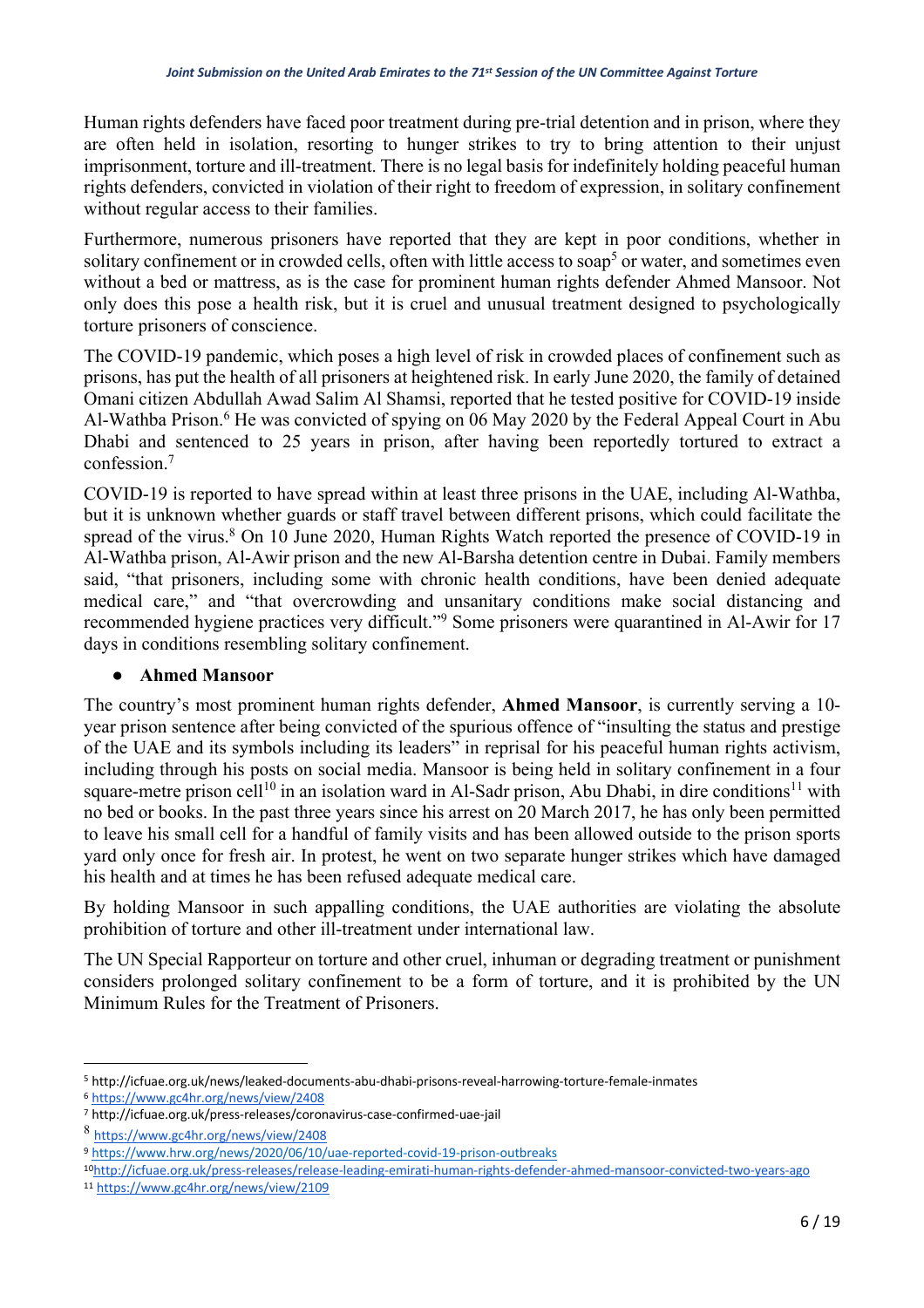Mansoor, who has four young sons, is also an engineer and a poet. He serves on the advisory boards of the Gulf Centre for Human Rights (GCHR) and Human Rights Watch's Middle East division. In October 2015, Mansoor gained international recognition when he received the prestigious Martin Ennals Award<sup>12</sup> for Human Rights Defenders.

Mansoor undertook a month-long hunger strike on 17 March 2019 to protest his punitive prison conditions and unfair conviction. Among his complaints were that he had no mattress or bed, no access to running water (as the water system was broken), was not permitted to leave his cell to shower, go to the canteen, like other prisoners, nor to go outside and take exercise in the sun. Visits with his family were infrequent and he was not permitted to use the telephone to call his sick mother, who he had not seen since his arrest.

On 7 May 2019, seven United Nations independent experts (including the Chair of the WGAD and the Special Rapporteur on torture) issued a statement<sup>13</sup>, saying they were "gravely concerned over imprisoned activist Ahmed Mansoor's physical well-being" and that "the poor conditions of his detention in the United Arab Emirates, including prolonged solitary confinement, may constitute torture." They noted that his conditions violate the UN Standard Minimum Rules for the Treatment of Prisoners, also known as "the Mandela Rules", which outline basic standards for treatment of detainees, including bedding, visitation, reasonable levels of cell hygiene, appropriate access to healthcare and sanitary facilities, and the prohibition against torture. They concluded that his prison conditions "violate[d] basic international human rights standards and risk[ed] taking an irrevocable toll on Mr. Mansoor's health." The experts urged the UAE authorities to give him immediate medical attention with his full consent.

In April and May 2019, GCHR received information from other prisoners who were able to call and provide updates about Mansoor's health. One prisoner reported that after the authorities permitted Mansoor to phone his sick mother and to go outside in the sun for the first time, he ended his hunger strike. He was also promised a bed. According to another source, Mansoor began his second hunger strike on 07 September 2019 after a severe beating, and broken promises by prison officials<sup>14</sup>, leaving him with serious health issues. In October 2019, over 140 NGOs worldwide appealed<sup>15</sup> to the UAE authorities to free Ahmed Mansoor, who spent his 50th birthday in isolation and on hunger strike.

According to a former prisoner who contacted<sup>16</sup> GCHR on 10 December 2019, after Mansoor began his hunger strike in September, he was forced to eat every few days by the guards, but they stopped force-feeding him and he was on continuous hunger strike from 14 September onwards, taking only juice and mineral water. As of mid-January 2020, Mansoor was still on hunger strike and was no longer able to walk unassisted. GCHR subsequently received a report that Mansoor was okay and had presumably ended his hunger strike. However, due to COVID-19 restrictions, family visits at Al-Sadr Prison were cancelled in March 2020 and replaced by phone calls. However, the last call from Mansoor to his family was in April 202017, and there has been no further news as of the time of this submission at the end of June 2020.

<sup>12</sup> https://www.martinennalsaward.org/hrd/ahmed-mansoor/

<sup>13</sup> https://www.ohchr.org/EN/NewsEvents/Pages/DisplayNews.aspx?NewsID=24571&LangID=E

<sup>14</sup> https://www.gc4hr.org/news/view/2281

<sup>15</sup> https://www.gc4hr.org/news/view/2229

<sup>16</sup> https://www.gc4hr.org/news/view/2281

<sup>17</sup> https://www.gc4hr.org/news/view/2408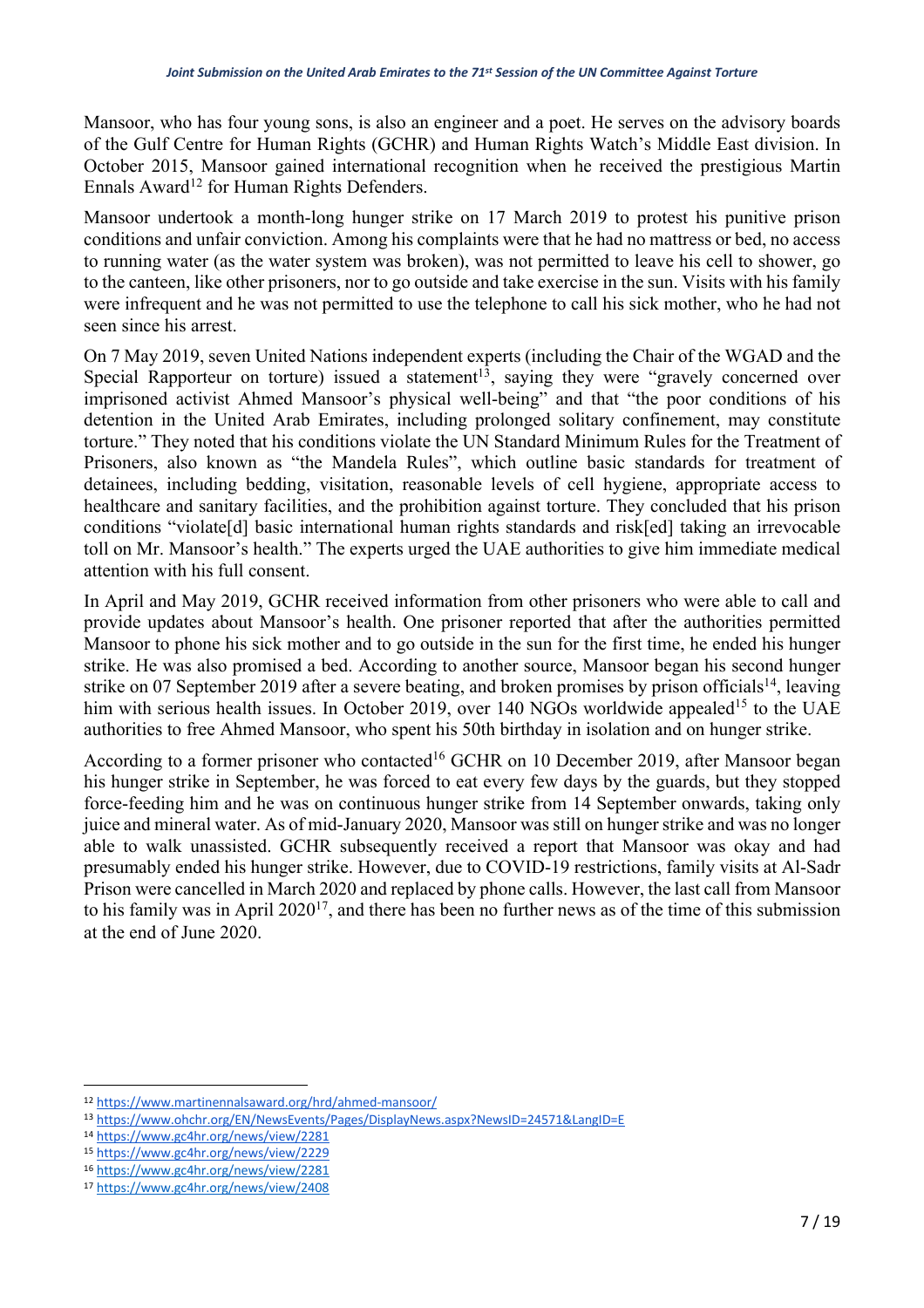Other prisoners who have been tortured in Al-Sadr prison include a Polish fitness expert, **Artur Ligęska**. He was held in the same isolation ward as Mansoor, in conditions he described as "medieval".<sup>18</sup> After his charges were dismissed<sup>19</sup> and he was freed, Ligęska wrote a book in which he recounted the prison conditions in Al-Sadr's isolation wing, where he and other prisoners were held without running water for many months in very unhygienic conditions, and some were subjected to torture, abuse and sexual assault.<sup>20</sup> One night, Ligeska recounts that he heard another prisoner screaming for help in French, saying that the authorities had mistaken him for another man who was alleged to be a terrorist; but he was unable to communicate in English or Arabic, before apparently being taken out and executed by firing squad. While this case has not yet been verified by the submitting NGOs, the incident caused great psychological harm to Ligęska and other prisoners, who believed they might be at risk of extrajudicial execution. Ligęska was instrumental in getting the news about Mansoor's hunger strike out to the world from prison in March 2019, at great personal risk. Ligęska was able to describe the conditions of Mansoor's detention above - alerting GCHR that Mansoor had no mattress or bed since his arrest, nor was he able to leave his cell like other prisoners and had been deprived of access to the sun since his arrest in March 2017.

Previously in 2011, Mansoor was one of the five human rights defenders arrested by the UAE authorities and charged with "insulting the heads of the State", in reference to their online activism and criticism of the government's policy. The group, better known as the "UAE 5",<sup>21</sup> also included Emirati academic Dr Nasser Bin Ghaith, and was represented by leading human rights lawyer Dr Mohammed Al-Roken. On 13 November 2011, whilst in detention, the five activists launched a hunger strike which they felt "compelled" to do so after having "exhausted all possible means of redress"<sup>22</sup> in prison. They were released on presidential pardon after eight months in detention.

## • Dr. **Mohammed Al-Roken**

Human rights lawyer Dr. **Mohammed Al-Roken**, **<sup>23</sup>** who has been detained since July 2012 solely for peacefully exercising his rights to freedom of expression and association, including through his work as a lawyer, is serving a 10-year prison sentence for signing an online petition calling for political reform along with 132 other people. He was convicted and sentenced following a grossly unfair mass trial of 94 people (known as the "UAE 94" trial) including human rights lawyers, judges and student activists. Dr. Al-Roken was implicated by confessions of other defendants made during pre-trial detention,<sup>24</sup> which were obtained as a result of torture but were still admitted as evidence by the judge, which violates article 15 of the CAT.

Human rights organisations and UN Special Procedures condemned the "UAE 94" mass trial for failing to uphold minimal fair trial guarantees. On 22 November 2013, the Working Group on Arbitrary Detention issued an opinion<sup>25</sup> recognising the arbitrary nature of the detention of Dr. Al-Roken and 60 other defendants in the "UAE 94" trial. The Working Group further raised concerns about the flagrant breaches of fair trial guarantees and urged the government to release them and provide them with adequate reparation.

<sup>20</sup> https://www.hrw.org/news/2020/01/08/artur-and-ahmed-prison-mates-uae-hell

<sup>18</sup> https://www.gc4hr.org/news/view/2133

<sup>19</sup>http://www.mynewsdesk.com/uk/stirling-och-partners/pressreleases/polish-uae-prisoner-artur-ligeska-released-from-abu-dhabicentral-jail-last-week-tells-of-conditions-that-innocent-british-ex-soldier-andrew-neal-dot-dot-dot-2876154

<sup>21</sup>https://www.ohchr.org/Documents/Issues/Detention/Opinions/Session80/A\_HRC\_WGAD\_2017\_76.pdf

<sup>22</sup> https://www.hrw.org/news/2011/11/11/uae-activists-planning-hunger-strike

<sup>23</sup> https://www.amnesty.org/en/latest/news/2014/12/dr-mohammed-al-roken-it-takes-extraordinary-person/

<sup>24</sup>https://www.gc4hr.org/news/view/930/

<sup>25</sup> https://documents-dds-ny.un.org/doc/UNDOC/GEN/G14/131/83/PDF/G1413183.pdf?OpenElement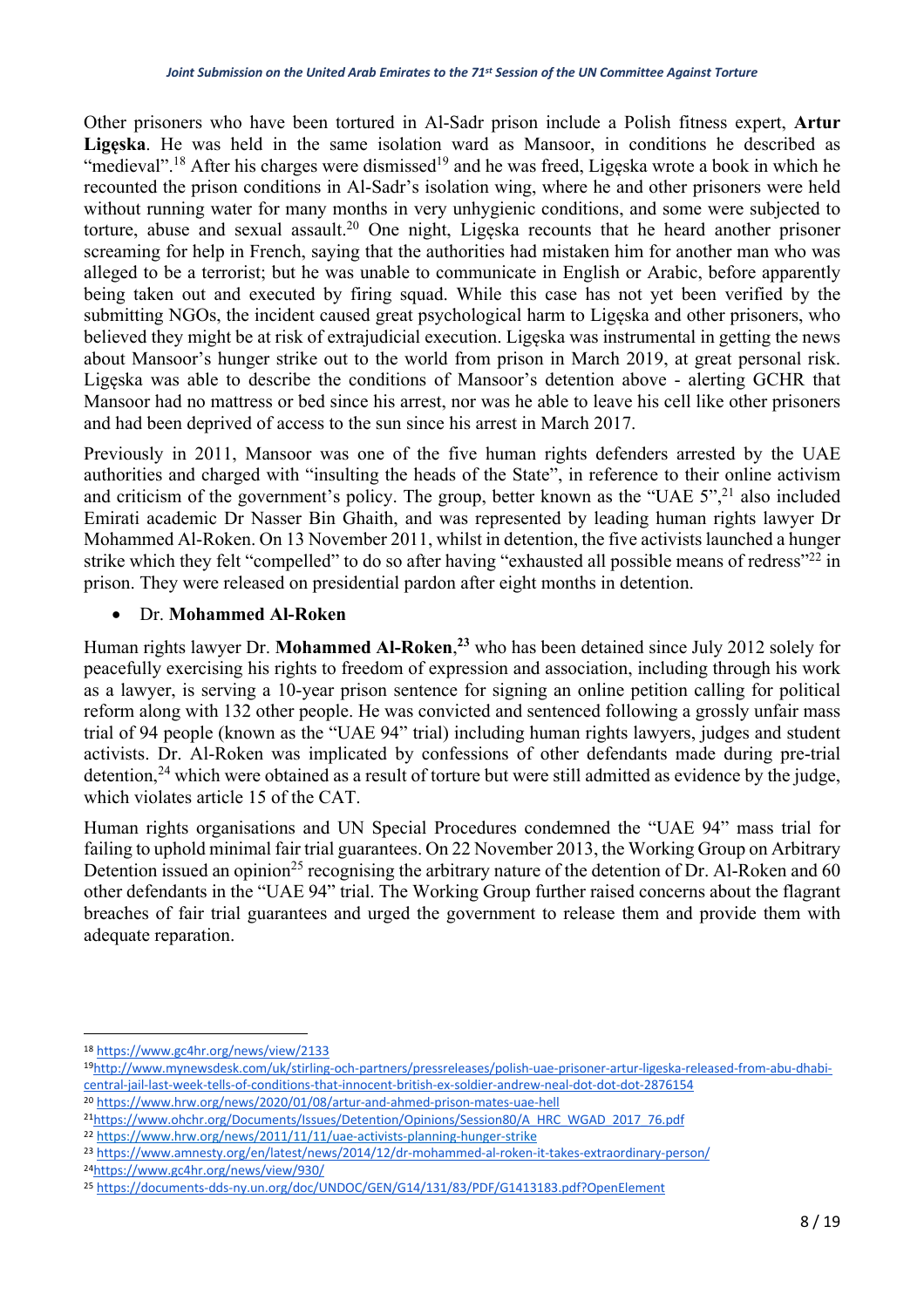Dr. Al-Roken is being held in Al-Razeen prison,<sup>26</sup> a maximum-security prison in the desert of Abu Dhabi, which is used to hold activists, government critics, and human rights defenders. He has been subject to arbitrary disciplinary measures, such as solitary confinement, deprivation of family visits, music torture and intrusive body searches. Al-Razeen prison, nicknamed the "Guantanamo of the UAE", "is notorious for its dire detention conditions and its ill-treatment of inmates, many of whom are prisoners of conscience," reports ICFUAE.<sup>27</sup> The winter months are particularly brutal, where prisoners suffer freezing cold temperatures at night.

Dr. Al-Roken was a member of the International Association of Lawyers (UIA) and the International Bar Association and served as president of the UAE's Jurists Association before its arbitrary dissolution by the authorities in 2011. Dr. Al-Roken has authored books on human rights, constitutional law, and counterterrorism. He dedicated his career to providing legal assistance to victims of human rights violations in the UAE, for which he was awarded the Ludovic Trarieux International Human Rights Prize<sup>28</sup> in 2017. Over two dozen NGOs called for his release<sup>29</sup> in November 2019.

In 2011, Dr. Al-Roken represented a group of five activists, known as the "UAE 5",<sup>30</sup> including human rights defenders Ahmed Mansoor and Dr Nasser Bin Ghaith, whom the authorities arrested and charged with "insulting the heads of the State", in reference to their online activism and criticism of the government's policy.

In 2012, Dr. Al-Roken defended a group of seven Emirati activists, later known as the "UAE 7",<sup>31</sup> who were arbitrarily stripped of their nationality, as a form of reprisal for their peaceful activism. Dr. Al-Roken was arrested shortly after he publicly announced his intention to appeal the presidential decree stripping them of their Emirati citizenship. His arrest was in clear violation of UN Basic Principles on the role of Lawyers<sup>32</sup> which provides that "Governments shall ensure that lawyers are able to perform all of their professional functions without intimidation, hindrance, harassment or improper interference [and] shall not suffer, or be threatened with, prosecution or administrative, economic or other sanctions for any action taken in accordance with recognised professional duties, standards and ethics."

On 17 July 2012, State Security officers arbitrarily arrested Dr. Al-Roken while he was driving to a Dubai police station to inquire about his son and his son-in-law whom they arrested hours earlier. Following his arrest, Dr. Al-Roken was detained in solitary confinement at an undisclosed location for three months, without access to his lawyer and his family until he was tried in the "UAE 94"33 case.

Complaints of torture by Dr. Al-Roken and other prisoners in the "UAE94" case date back to the beginning of their detention, and torture took place both in pre-trial detention and after the trial began when they were moved to a high security prison. A report on torture and abuse in prison in the UAE,<sup>34</sup> published in 2015 by the Gulf Centre for Human Rights (GCHR) is based on research, including over 150 pages of documentation containing the statements of 56 detainees, obtained from sources in the UAE. It covers incidents that took place in 2012-2014.

<sup>26</sup> http://icfuae.org.uk/research-and-publications-briefings/al-razeen-prison-guantanamo-uae

<sup>27</sup> http://icfuae.org.uk/news/al-razeen-prisoners-subjected-extreme-cold

<sup>28</sup> http://www.ludovictrarieux.org/uk-page3.remplt2017.htm

<sup>29</sup> https://www.omct.org/human-rights-defenders/urgent-interventions/united-arab-emirates/2019/11/d25593/

<sup>30</sup> https://www.ohchr.org/Documents/Issues/Detention/Opinions/Session80/A\_HRC\_WGAD\_2017\_76.pdf

<sup>31</sup> https://gulfnews.com/uae/crime/men-stripped-of-uae-citizenship-lose-appeal-1.1103828

<sup>32</sup> https://www.ohchr.org/EN/ProfessionalInterest/Pages/RoleOfLawyers.aspx

<sup>33</sup> https://www.theguardian.com/commentisfree/2013/mar/06/uae-trial-94-activists

<sup>34</sup> https://www.gc4hr.org/report/view/33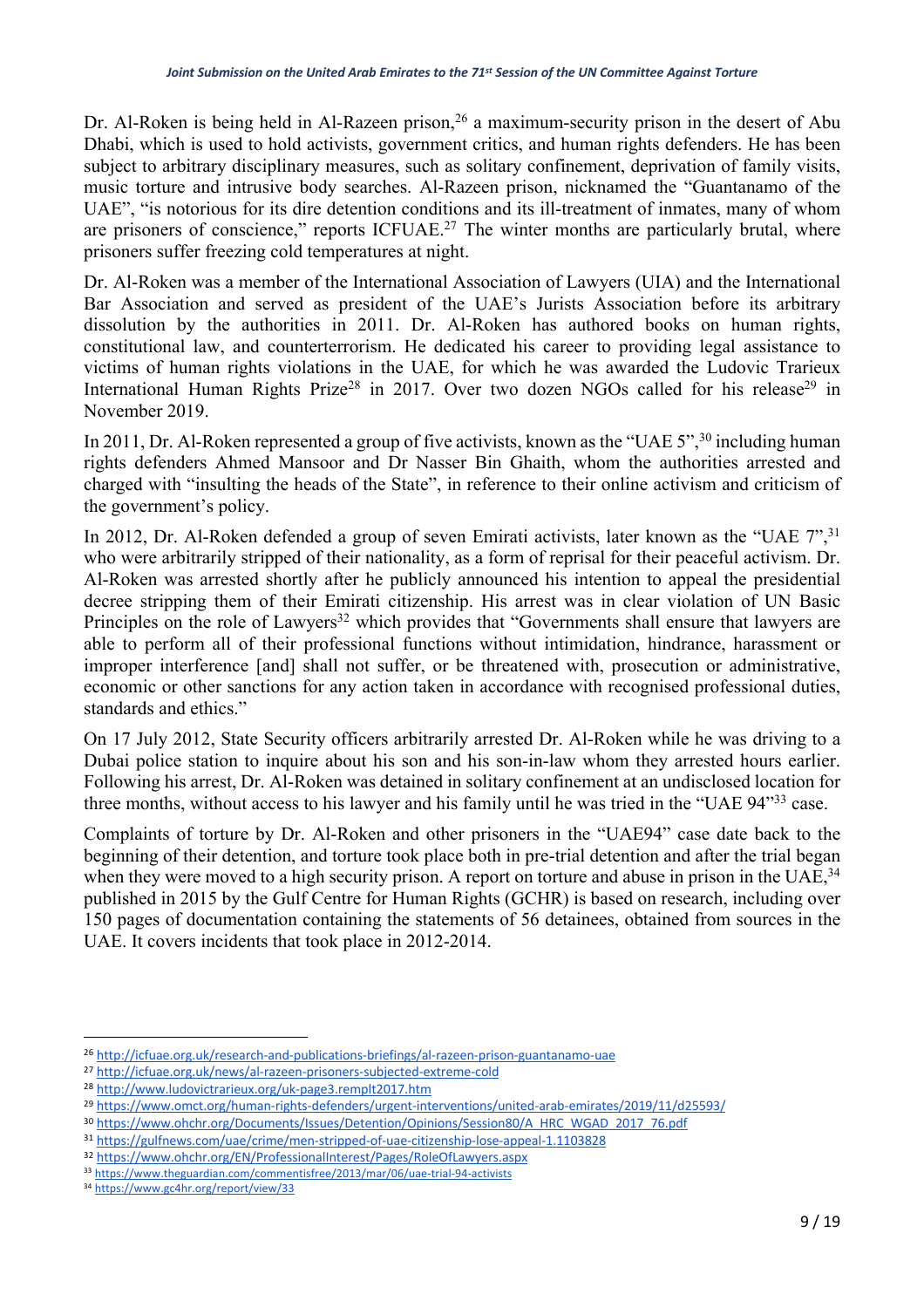Dr. Al-Roken made a series of allegations regarding the cruel conditions in several of the prisons in the UAE. Some of the prisons he mentions include: Al-Razeen, Al-Sadr, and Al-Wathba. He was transferred to Al-Razeen prison on 10 March 2013, within a week of his trial beginning. He said that during pre-trial detention "prison officials used several incidents of severe pain and psychological torment in order to obtain confessions from the prisoners". Describing the prison conditions, Dr. Al-Roken explained that, "Solitary confinement was a common practice, in which they would be subjected to annoying lights during the day and night, under constant surveillance, and lacked any furniture such as a bed or chair. Legal consultations were always under surveillance. Some prisoners were denied any legal consultation visits whatsoever. They were not allowed to write anything down, and they were not allowed to read any books or publications. Eyeglasses were prohibited. They were required to disrobe publicly before using the bathroom, and they would have to go to the bathroom blindfolded. Sleep deprivation was a common practice, which affected their overall demeanour, ability to think clearly, and ability to concentrate. It also created symptoms of irritability, anxiety, nervousness, anorexia, paranoia, weight loss, muscular atrophy, short-term memory loss, high blood pressure, dementia, autoimmune disorders, stress, and a weakened immune system, along with other unnamed alterations to normal bodily functions."

On 7 July 2014, Dr. Al-Roken "and other prisoners' cells were raided by Ahmed Abdullah, a lieutenant at the prison, and another unnamed public worker. They confiscated their pyjamas, bed sheets, papers with any writing, and searched through their belongings. They also attacked the prisoners and destroyed a UAE flag and pictures of the head of state in some of the rooms. Prison administration only allowed prisoners to go outside between 2 PM and 4 PM, the harshest times of the day in the UAE. They also never allowed messages from the prisoners to be sent to their loved ones. They were always under constant surveillance."35

Despite the repeated requests<sup>36</sup> from international human rights bodies, Dr. Al-Roken remains in prison. In July 2019, the WGAD, the Special Rapporteur on the promotion and protection of the right to freedom of opinion and expression, the Special Rapporteur on the situation of human rights defenders, and the Special Rapporteur on torture and other cruel, inhuman or degrading treatment or punishment, addressed a communication<sup>37</sup> to the Emirati government expressing concerns about the situation of Dr. Al-Roken and his current detention conditions at Al-Razeen prison.

### ● Dr. **Mohammed Al-Mansoori**

Another human rights lawyer, Dr. **Mohammed Al-Mansoori, <sup>38</sup>** was convicted in the UAE 94 trial after being arrested on 16 July 2012, and sentenced to ten years in prison. The main evidence used against him was a "confession" obtained through torture. Prior to the trial, Dr Al-Mansoori was detained incommunicado in an undisclosed location, without access to a lawyer for eight months.

He has been held in Al-Razeen prison since 10 March 2013, where he is subject to arbitrary disciplinary measures, such as solitary confinement, deprivation of family visits, and intrusive body searches. Dr. Al-Mansoori's shoulder was dislocated during an attack by a guard.<sup>39</sup>

 $35$  Ibid

<sup>36</sup> https://spcommreports.ohchr.org/TMResultsBase/DownLoadPublicCommunicationFile?gId=13834

<sup>37</sup> https://spcommreports.ohchr.org/TMResultsBase/DownLoadPublicCommunicationFile?gId=24776

<sup>38</sup> https://www.adhrb.org/2015/12/prisoner-profile-dr-mohammed-al-mansoori/

<sup>39</sup> https://www.gc4hr.org/report/view/33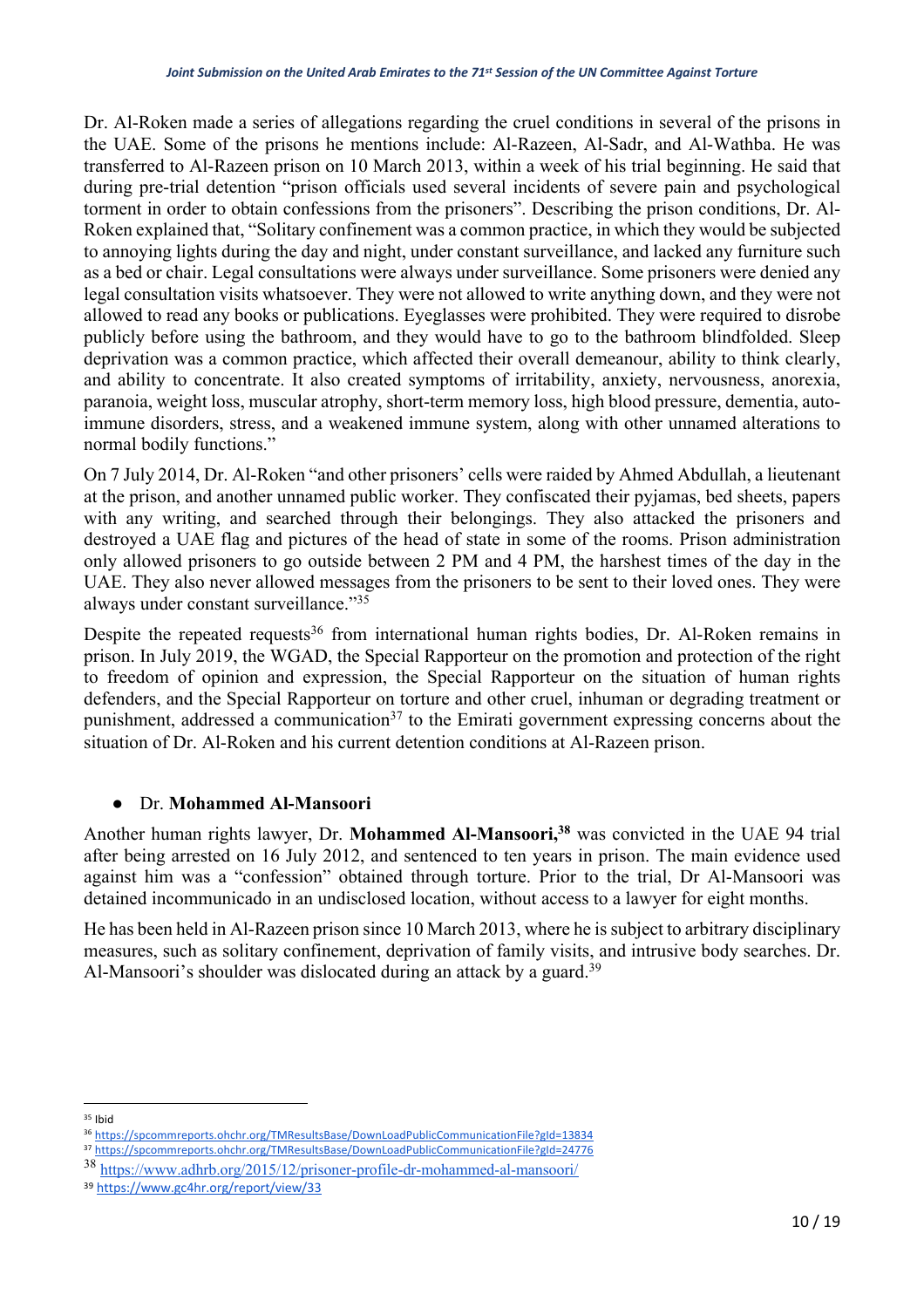Dr. Al-Mansoori was detained in a State Security detention facility from 16 July 2012 to 10 March 2013. According to GCHR's report on torture in the UAE, "During the initial detention period he was subjected to severe pain and torture, which included him being held in a solitary confinement that was located in an unknown place. His prison cell contained neither bed or chair nor any windows or holes in the ceiling for the sunlight. There he was continuously subjected to lights throughout the days and nights. He was deprived of any privacy due to surveillance cameras in his cell, and he was banned from visits and consultation with a lawyer. Dr. Al-Mansoori was purposely isolated from the rest of the world. He was banned from submitting any complaints. He was not allowed to write to public authorities or his family as he was prohibited from using a pen, paper and computer. Further, during most of his detention, he was not allowed to use his eyeglasses and to read books, newspapers and computers."40

On multiple occasions Dr. Al-Mansoori was humiliated by prison employees. He had to wait long hours before being permitted to use bathroom facilities, for which he had to take his clothes off in public and to which he was led blindfolded. According to GCHR's report, "This systematic torment caused grave sleep deprivation which affected his mood, ability to think properly, and concentration. It also caused substantially increased nervousness, irritability, anorexia, weight loss, and muscle weakness, short-term memory loss, high blood pressure, dementia, immune system disorder, and the possibility of causing defect in the function of white blood cells and antibodies. Such deprivation of sleep is linked to premature death, substantial deterioration of health, ability to work and perform daily activities."41

In 2018 and 2019, Dr. Al-Mansoori was not allowed to contact his family for over a year. He was finally granted family visits in January 2020 after being denied any access to the outside world for over a year.<sup>42</sup>

### ● Dr. **Nasser Bin Ghaith**

Academic and economist Dr. **Nasser Bin Ghaith**, a lecturer at the Abu Dhabi branch of the Paris-Sorbonne University, was sentenced on 29 March 2017 to 10 years in prison.<sup>43</sup> The sentence was based on critical comments he made in a series of tweets about human rights violations in the UAE and Egypt, which prosecutors said were "intended to harm the reputation and stature of the state." Among the tweets were comments that he had not been given a fair trial in the "UAE5" trial in 2011 (see above reference to UAE 5 case in Ahmed Mansoor section.)

In a letter written from Al-Sadr Prison on 16 April 2017,<sup>44</sup> Dr. Bin Ghaith stated that "the verdict proves that there is no place for freedom of speech in this country" and announced that he would begin a hunger strike until he was released unconditionally.

On 22 April 2017, Dr. Bin Ghaith went on a liquid-only hunger strike for over 40 days, demanding his immediate release. The UAE authorities responded to this by transferring him to Abu Dhabi's Al-Razeen prison, a maximum-security facility that holds predominantly government critics. Notorious for its repressive conditions, inmates regularly report instances of physical and psychological abuse at the hands of prison guards.45

<sup>40</sup> Ibid.

<sup>41</sup> Ibid

<sup>42</sup> http://icfuae.org.uk/news/prisoner-conscience-mohamed-al-mansouri-finally-permitted-see-his-family

<sup>43</sup>https://mesana.org/advocacy/committee-on-academic-freedom/2019/01/07/concern-for-health-of-nasser-bin-ghaith-sentencedto-10-years-in-2017

<sup>44</sup> http://icfuae.org.uk/news/nasser-bin-ghaith-declares-hunger-strike-letter-sent-his-prison-cell

<sup>45</sup> http://icfuae.org.uk/research-and-publications-briefings/al-razeen-prison-guantanamo-uae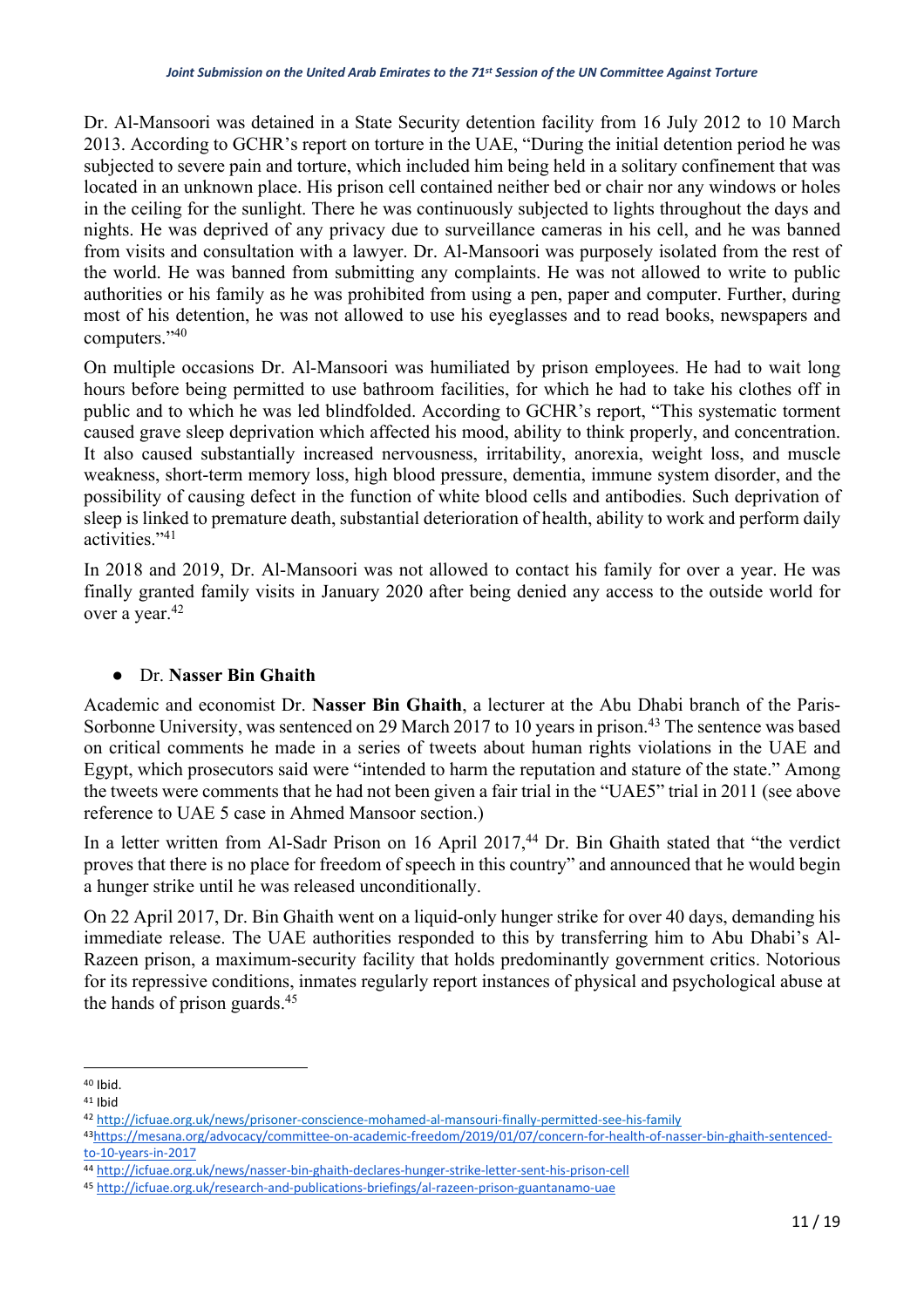Since being detained at Al-Razeen, the authorities have reportedly subjected Dr. Bin Ghaith to all manner of torture and ill-treatment including: beatings, solitary confinement, the suspension of family visitation rights and denial of access to adequate medical care, including withholding blood pressure medication and other treatment needed for his visual impairment, and inability to stand by himself,<sup>46</sup> among other health concerns. Authorities also banned Dr. Bin Ghaith from receiving family visits since September 2018. Reports of abuse, torture, strip searches, sexual harassment, and denial of medical care in Al-Razeen prison remain common without investigation into such allegations.

Dr. Bin Ghaith has also undertaken subsequent hunger strikes to protest conditions in Al-Razeen prison, for 80 days in February 2018, and for three months starting in October 201847 to demand his immediate release following the pardon of other prisoners including British academic **Matthew Hedges** on 26 November 2018, a week after he was sentenced to life in prison on spying allegations. Hedges was subjected to psychological torture and given a "cocktail" of drugs.<sup>48</sup> He was held, mainly incommunicado and in degrading and inhuman conditions for seven months,<sup>49</sup> until he faced an unfair trial on charges of spying for the UK government.

The authorities responded to these hunger strikes by reportedly subjecting Dr. Bin Ghaith to beatings and death threats. As a result of the hunger strikes, torture and other ill-treatment, his health is said to have deteriorated rapidly - despite this, the authorities continue to deny him access to adequate medical care.

Following his arrest on 18 August 2015, Dr. Bin Ghaith was subjected to enforced disappearance,<sup>50</sup> when he was held for almost a year without charge and denied access to a lawyer. During this period in a secret detention centre, he alleges that he was tortured by security officials. In May 2016, long after his trial had already begun, he was moved to the maximum-security wing of Al-Sadr Prison in Abu Dhabi where the authorities held him in prolonged solitary confinement.<sup>51</sup>

## ● **Taysir Hasan Mahmoud Salman Al-Najjar**

Jordanian journalist Taysir Hasan Mahmoud Salman Al-Najjar was arbitrarily detained in the UAE on 13 December 2015 in connection with a Facebook post, and only released in February 2019. He was living in Abu Dhabi at the time of his arrest. The WGAD issued an opinion at its 79th session in August 2017, calling his detention arbitrary,<sup>52</sup> based on the absence of legal basis for his arrest, non-observance of fair trial standards, and in violation of his right to exercise a fundamental freedom, namely freedom of expression.

Ten days after being denied the right to travel to Jordan on 3 December 2015, Salman was called to appear at the Criminal Investigation Department of Abu Dhabi, where he was arrested by members of the State Security Department without a warrant, and without being informed of the reason for his arrest. The WGAD noted that this violates Article 9 of the Universal Declaration of Human Rights and of Principle 11 of the Body of Principles for the Protection of All Persons under Any Form of Detention or Imprisonment.

He was interrogated by State Security agents over a Facebook post from 2014, in which he had criticised the support of the UAE for the actions of Egypt in Gaza.

<sup>46</sup> https://www.scholarsatrisk.org/actions/nasser-bin-ghaith-united-arab-emirates/

<sup>47</sup> https://www.scholarsatrisk.org/actions/nasser-bin-ghaith-united-arab-emirates/

<sup>48</sup> https://www.bbc.co.uk/news/uk-england-tyne-46451590

<sup>49</sup> https://www.theguardian.com/commentisfree/2019/nov/26/detained-uae-britain-trade-citizens-foreign-office

<sup>50</sup> http://icfuae.org.uk/news/two-years-dr-nasser-bin-ghaith-must-be-released

<sup>51</sup> https://www.gc4hr.org/news/view/1537

<sup>52</sup> https://www.ohchr.org/Documents/Issues/Detention/Opinions/Session79/A\_HRC\_WGAD\_2017\_58.pdf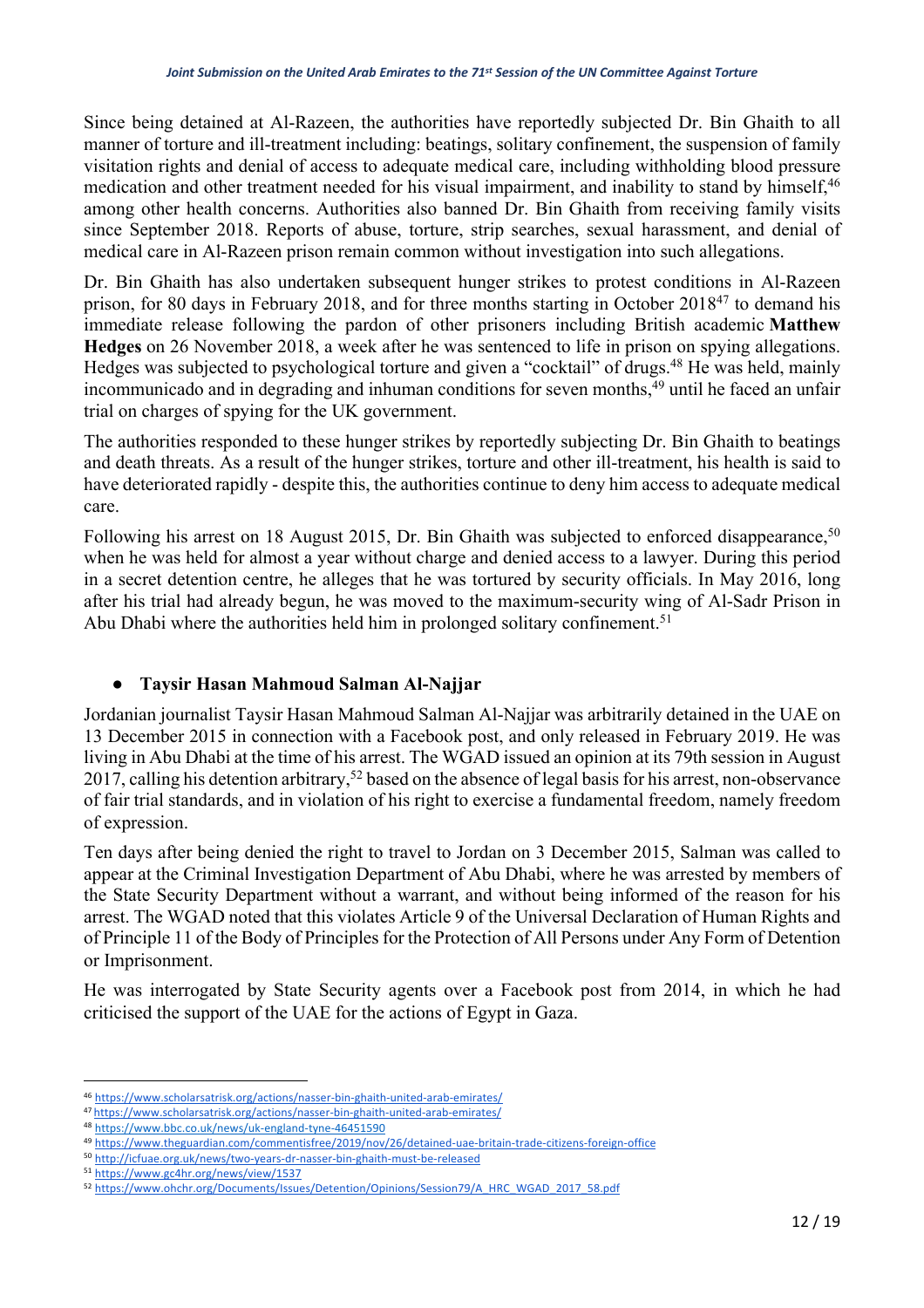Salman was held in secret detention for 80 days, during which time he was not permitted to contact his family or a lawyer until 18 February 2016. Secret detention places the detainee outside the protection of the law and as such is in violation of Article 6 of the Universal Declaration of Human Rights, which provides that everyone has the right to recognition as a person before the law. Furthermore, his secret detention is in direct contravention of Principle 16 of the Body of Principles. Secret detention and solitary confinement are a form of torture. The length that Salman was held in secret detention and in solitary confinement amounts to a form of torture and cruel, inhuman and degrading treatment.

Salman was due for release on 13 December 2018, having served his three-year prison sentence, but his family could not pay the fine imposed by the court, so his detention was extended. The authorities waived the fine imposed on him upon release.<sup>53</sup> On 12 February 2019, Salman was released and flown back to Jordan on the same day.

### ● **Alia Abdel Nour**

Alia Abdel Nour, a 42-year-old Emirati woman, died chained to a hospital bed<sup>54</sup> on 4 May 2019, after the authorities refused to release her on compassionate grounds when her breast cancer was diagnosed as terminal. She was first diagnosed with cancer in 2015, shortly after her arrest, and transferred to Tawan hospital in November 2016, where she was kept shackled to a bed by her hands and feet. She was also denied regular family visits.

On 12 February 2019, in an official communication addressed to the UAE authorities, UN experts stated that Alia Abdel Nour was arrested by State Security authorities on 28 July 2015 and charged with "financing terrorism" after she helped raise funds for needy Syrian families in the UAE and waraffected women and children in Syria. She was reportedly held in secret detention and in solitary confinement for six months and subjected to humiliation and threats. She was allegedly put in a cell similar to a coffin as it was narrow, without windows, poorly ventilated and without a mattress. She was stripped down to underwear and tied up with iron chains and blindfolded for long periods at a time; cameras were put in her cell and she was interrogated daily.

Abdel Nour was brought before the prosecutor in December 2015 where she allegedly was forced to sign a written confession. On 15 May 2017, the Federal Supreme Court she was tried and convicted on the basis of her confession, which she claimed in court was extracted under torture. There was no investigation of these claims and she was sentenced to ten years imprisonment and incarcerated at Al-Wathba prison. UN human rights experts called on UAE authorities to release Abdel Nour and allow her to spend her final days at home. They also expressed concern about her degrading treatment, including being chained to a bed under armed guard. International rights groups and Members of the European Parliament also called for her release.55

Starting in the middle of March 2019, family members were permitted to visit Abdel Nour in hospital for 20 minutes a day. After they were informed that her death was imminent, the family appealed for her compassionate release to the crown prince, the Interior Ministry, and the public prosecutor. Compassionate release based on health concerns is permitted under Emirati law. According to Human Rights Watch,<sup>56</sup> the family's requests "were rejected without explanation or ignored." There has been no response to calls by the international community into allegations of her ill-treatment and torture.

<sup>53</sup> https://www.amnesty.org/en/documents/mde25/9888/2019/en/

<sup>54</sup> https://www.hrw.org/news/2019/05/06/uae-cancer-stricken-female-prisoner-dies

<sup>55</sup> https://www.ohchr.org/EN/NewsEvents/Pages/DisplayNews.aspx?NewsID=24214&LangID=E

<sup>56</sup> Ibid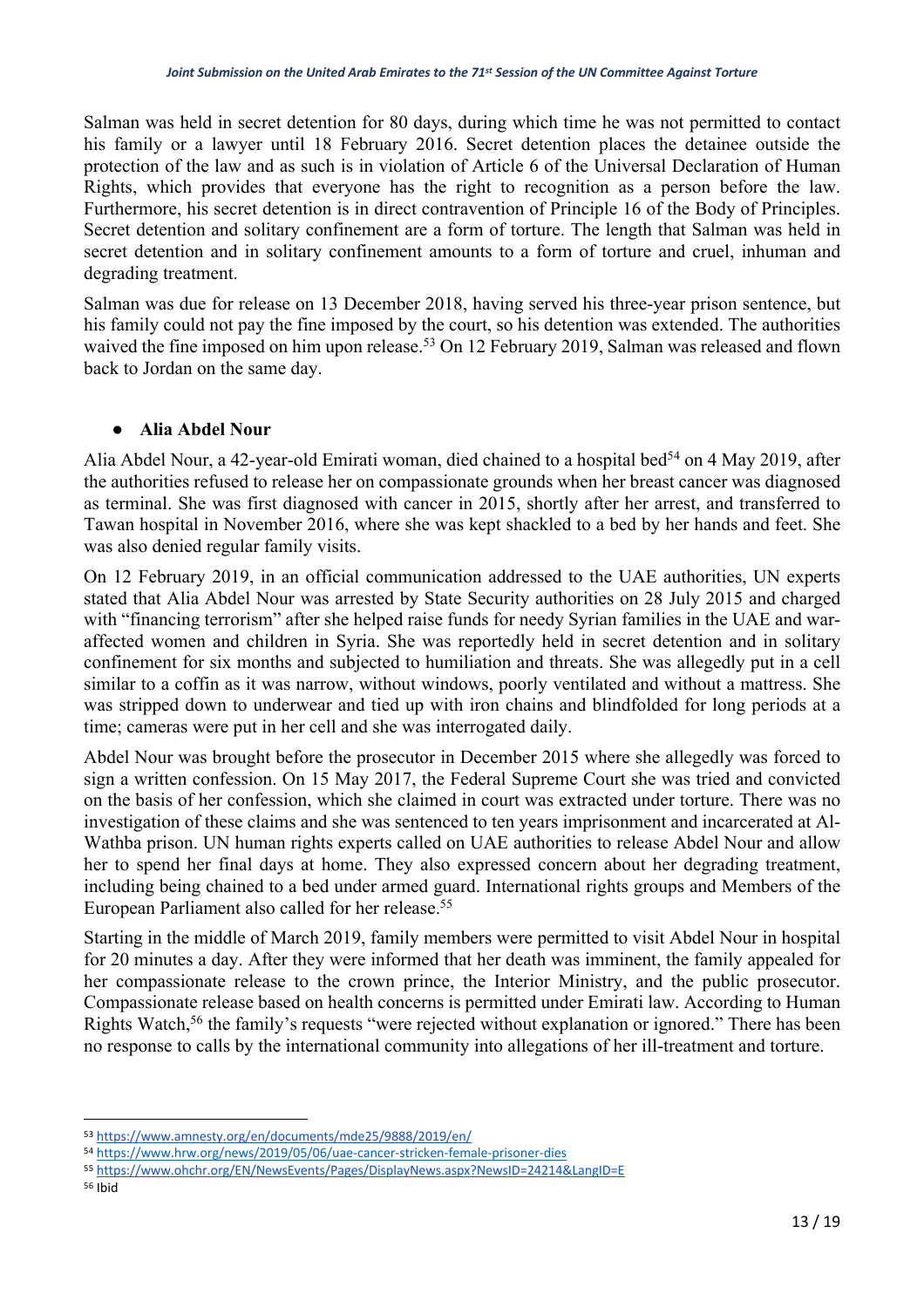#### ● **Amina Al-Abdouli**

**Amina Al-Abdouli** was detained without a warrant on 19 November 2015 in Al-Fujairah by State Security forces and taken to an undisclosed location for seven and a half months where she was tortured. She was transferred to Al-Wathba prison on 27 June 2016 where she still suffers from illtreatment. She was formally charged with "inciting hatred against the State and disturbing public order; undermining the reputation of the State institutions and publishing false information to endanger the State's relations with its allies." Al-Abdouli was tried before the Federal Supreme Court for tweeting about her father who died while fighting in Syria, a terrorist offense on the basis of Federal Law No. 7 of 2014 on Combatting Terrorism. On 31 October 2016, Al-Abdouli was sentenced to five years in Al-Wathba prison.57

On 12 February 2019, in an official communication addressed to the UAE authorities, UN experts stated that Al-Abdouli had reportedly been a victim of abuse and torture.<sup>58</sup> The letter was written by the Special Rapporteur on the right of everyone to the enjoyment of the highest attainable standard of physical and mental health; the Special Rapporteur on the promotion and protection of human rights and fundamental freedoms while countering terrorism; and the Special Rapporteur on torture and other cruel, inhuman or degrading treatment or punishment. In the communication, they describe Al-Abdoui's allegations that, during her secret detention after her arrest, she was kept in a narrow room with no windows and was interrogated by male security guards who insulted and threatened her that she would lose custody of her five children, and her relatives would be arrested. She was stripped naked, blindfolded, handcuffed, her feet bound, and deprived of sleep for hours at a time.

On a number of occasions, a guard beat her on the face, head and body. She was ordered to insult her family, especially her dead father, and when she refused, he beat her more.<sup>59</sup>

During the third month of detention in an unknown location, Al-Abdouli began to lose vision in her left eye due to repeated beatings. The guards forced her to sign a confession with her fingerprint, without allowing her to read its contents, while threatening to continue the beatings if she did not comply.60

Al-Abdouli was able to send a letter<sup>61</sup> and a sound recording in May and June 2018 respectively, detailing that her health had deteriorated as a result of the torture.<sup>62</sup> In her letter, Al-Abdouli said that she was consistently subject to medical negligence despite almost losing vision in her left eye, and suffering from kidney failure and liver disease.<sup>63</sup> In her most recent audio recording<sup>64</sup>, she states that as well as notable weight loss, she is experiencing extreme fatigue. Al-Abdouli has undertaken several hunger strikes to protest against her torture and ill-treatment, lasting up to three weeks.<sup>65</sup> As of late March 2020, she was on a hunger strike, since 23 February 2020 after being convicted in a new case related to audio recordings leaked last year in which she appealed to human rights groups for support.<sup>66</sup>

<sup>57</sup> https://www.amnesty.org/download/Documents/MDE2550882016ENGLISH.pdf

<sup>58</sup> https://spcommreports.ohchr.org/TMResultsBase/DownLoadPublicCommunicationFile?gId=24341

<sup>59</sup> https://www.ohchr.org/EN/NewsEvents/Pages/DisplayNews.aspx?NewsID=24214&LangID=E

<sup>60</sup>https://spcommreports.ohchr.org/TMResultsBase/DownLoadPublicCommunicationFile?gId=24341

<sup>61</sup> http://icfuae.org.uk/news/leaked-documents-abu-dhabi-prisons-reveal-harrowing-torture-female-inmates

<sup>62</sup> http://icfuae.org.uk/news/amina-al-abdouli-confirms-torture-and-abuse-uae-jail

<sup>63</sup> https://www.echr.org.uk/en/news/uae-prison-authorities-abuse-female-prisoners

<sup>64</sup> http://www.echr.org.uk/en/youtube-gallery/ibvL318ikXI

<sup>65</sup> https://www.adhrb.org/2019/08/hrc42-written-statement-torture-in-the-united-arab-emirates/#\_ftnref6

<sup>66</sup> http://icfuae.org.uk/news/amina-al-abdouli-declares-hunger-strike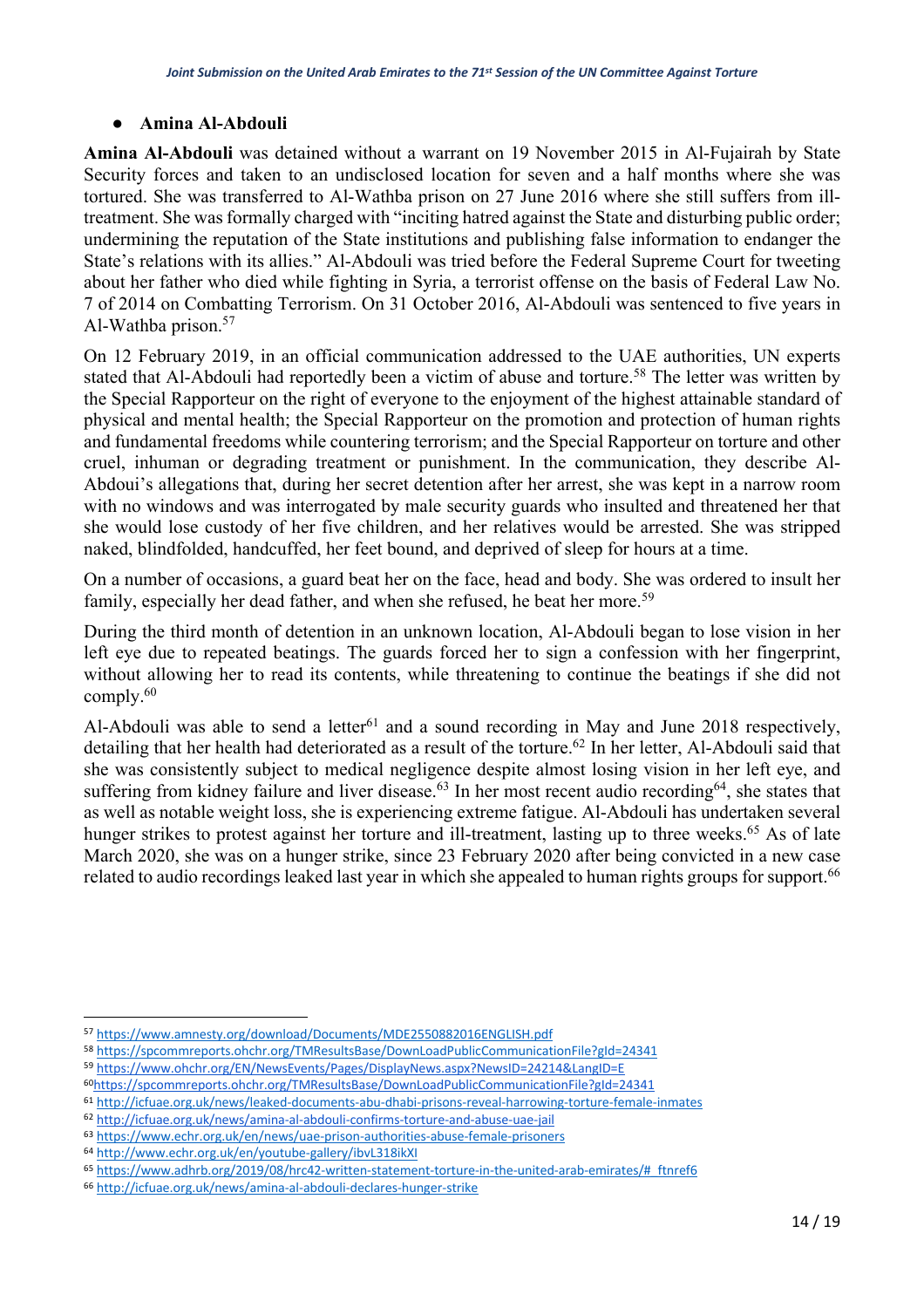#### ● **Maryam Al-Balushi**

Another female prisoner, **Maryam Al-Balushi**, was arrested by the State Security Service on 19 February 2015 and transferred to a secret detention centre where she stayed for five months. She was reportedly interrogated and subjected to beatings on the head and threatened with rape until she signed a confession. She was then transferred to Al-Wathba prison after her conviction on 12 April 2016. She was sentenced to five years in prison for "financing terrorism" because of her donation to a Syrian family.

Years of severe ill-treatment in solitary confinement pushed her to attempt suicide in an isolation cell in Al-Wathba prison in March 2020.<sup>67</sup> She has been on repeated hunger strikes in Al-Wathba prison. According to UN experts in a 12 February 2019 communication to the UAE authorities, Al-Balushi launched a hunger strike in April 2018 "to demand an investigation into her alleged torture and to demand better conditions in the prison and the right for a family visit."68 Among her complaints, Al-Balushi reported that in Al-Wathba, she was held in humiliating conditions, including surveillance cameras placed inside her bathroom, and denied contact with her mother who lives far from the prison, and has been denied access when attempting to visit.

In a letter obtained by the Arab Organisation for Human Rights in the UK in May 2018, Al-Balushi mentioned that during her secret detention, she had been threatened with rape and been subject to physical and verbal abuse: "As a result of the torture, my left eye became cross-eyed, and I have constant back pain as a result of the brutal torture I was subjected to by female Nepalese soldiers [at Al-Wathba prison]."69 Al-Balushi has also been suffering from liver cirrhosis and kidney stones but the Al-Wathba authorities have refused to provide her with medical treatment and to transfer her to the medical clinic.70

In a voice recording leaked from Al-Wathba in late January 2020, Al-Balushi stated that new charges of "spreading false information, harming the UAE's reputation and causing problems with nearby states" were made against her. She had previously sent audio recordings describing her dire prison conditions in 2015 alongside Amina Al-Abdouli,<sup>71</sup> and this resulted in both women's detention, due to end in 2020, being prolonged.

On 17 March 2020, Nils Melzer, Special Rapporteur on torture and other cruel, inhuman or degrading treatment or punishment, and Dainius Puras, Special Rapporteur on the right of everyone to the enjoyment of the highest attainable standard of physical and mental health called<sup>72</sup> on the UAE to improve detention conditions following the reports of Al-Balushi's attempted suicide. "The UAE has the responsibility to protect the rights of individuals deprived of their liberty, by ensuring that conditions of detention respect their dignity and mental integrity," they said.

"Prolonged incommunicado detention can facilitate the perpetration of torture and other cruel, inhuman or degrading treatment or punishment and can in itself constitute a form of such treatment," they warned.

<sup>67</sup> https://www.hrw.org/news/2020/03/13/uae-woman-prisoner-reportedly-attempts-suicide 68 https://spcommreports.ohchr.org/TMResultsBase/DownLoadPublicCommunicationFile?gId=24341

<sup>69</sup> http://www.aohr.org.uk/index.php/en/all-releases/item/8724-women-in-abu-dhabi-prisons-complain-of-torture-and-the-threatof-rape.html

<sup>70</sup> https://www.echr.org.uk/en/news/uae-prison-authorities-abuse-female-prisoners

<sup>71</sup> https://www.hrw.org/news/2020/03/13/uae-woman-prisoner-reportedly-attempts-suicide

<sup>72</sup> https://www.ohchr.org/EN/NewsEvents/Pages/DisplayNews.aspx?NewsID=25726&LangID=E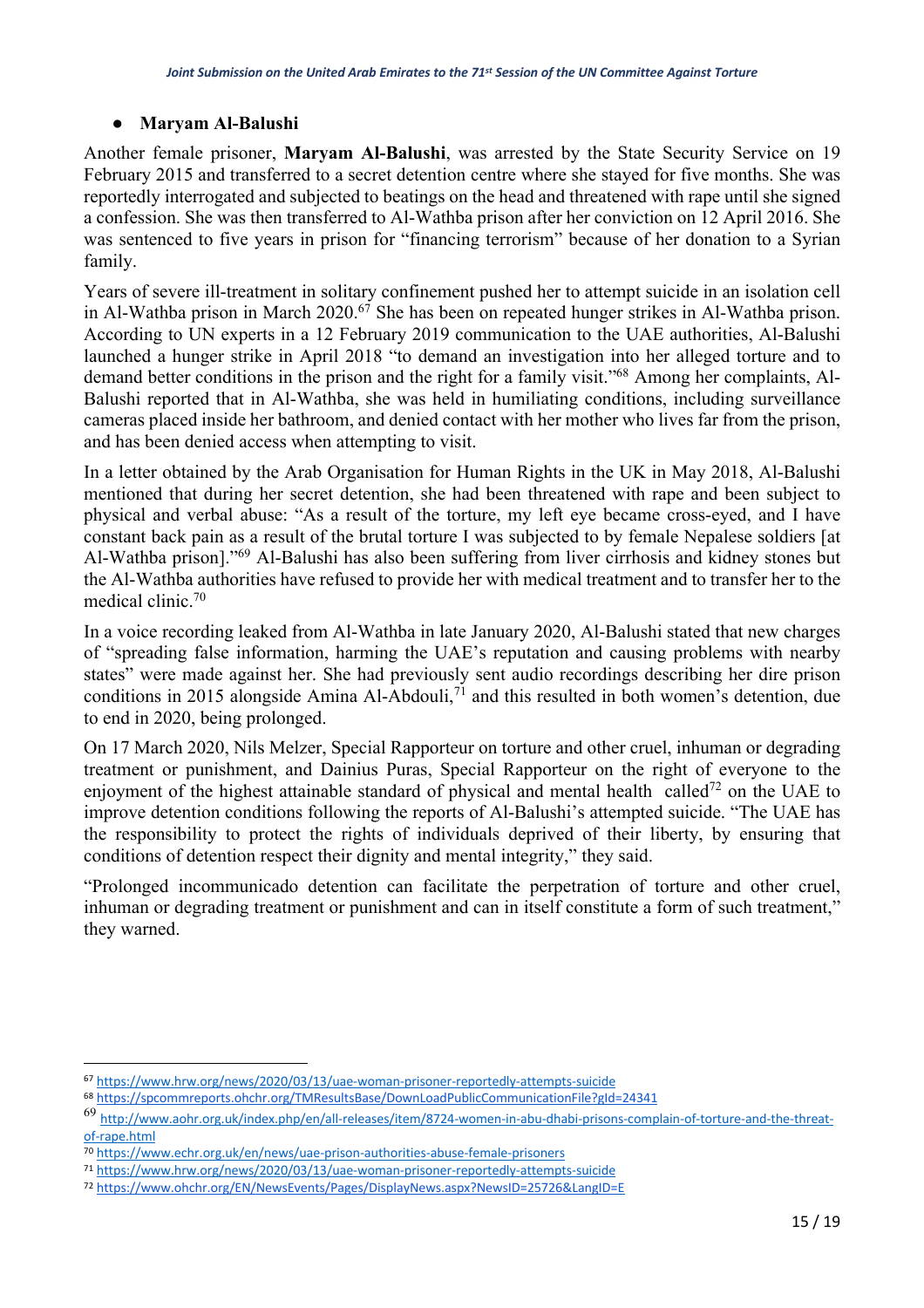## **V. Lack of redress for victims of torture**

There are many obstacles faced by victims who are searching for redress, including difficulties to lodge a complaint, to get an investigation opened, failure for the authorities to investigate complaints, reprisals for making complaints, etc.).

In all the cases documented in this report, the UAE have failed to open an investigation despite the fact that the torture allegations of the victims were made public and, in many cases, even raised by UN experts.

Following her country visit to the UAE in 2014, the former Special Rapporteur on the independence of judges and lawyers was told that "over the past few years, more than 200 complaints relating to torture and/or ill-treatment had been presented before judges and/or prosecutors, but that those complaints had not been received or registered, and consequently not been taken into account in judicial proceedings."73

On several occasions, UN human rights experts have called on the UAE government to urgently undertake a prompt and impartial investigation in response to the alleged acts of torture and illtreatment. For example, recently on 17 March 2020, UN human rights experts called on the UAE government to "urgently undertake a prompt and impartial investigation in response to the alleged acts of torture and ill-treatment of Ms. Al-Abdouli, Ms. Al-Balushi and Ms. Abdel Nour." So far, to our knowledge, no such investigation has been opened.

As mentioned above, there has been no response to calls by the international community into allegations of Alia Abdel Nour's torture and ill-treatment, including failing to free her on compassionate grounds, which is permitted under Emirati law, before she died of breast cancer in 2019.

The UAE authorities have refused to allow independent experts or monitors to visit Ahmed Mansoor in prison to confirm the conditions in which he is being held.

Prior to his conviction, Dr. Nasser Bin Ghaith was subjected to an enforced disappearance,<sup>74</sup> held for almost a year without charge and denied access to a lawyer. During this period, he alleges that he was tortured by security officials. But despite repeated requests to do so, the Emirati authorities have so far refused to open an investigation into these claims. The UAE authorities have repeatedly denied access to UN bodies to Al-Razeen prison to inspect conditions.

Polish fitness expert Artur Ligęska would like to launch a legal complaint for his torture and mistreatment in Al-Sadr prison, and seek compensation because his wrongful imprisonment led to the loss of all his funds and the torture he faced means he is incapable of working to earn a living (his doctors tell him he is unable to work.) However, he faces obstacles to launching a case against the UAE from Poland, because there is no clear mechanism to do so in the UAE, and he would be at risk if he went to the UAE to file a complaint.

A report on torture and abuse in prison in the UAE,<sup>75</sup> published in 2015 by the Gulf Centre for Human Rights (GCHR), documents a complaint by one of the prisoners convicted in the "UAE94" case (referenced as Document 13) against the UAE Federal State Security for falsifying official documents and failing to investigate crimes of torture and depriving detainees from their legal rights granted to them by UAE law. The report documents the testimony of 56 prisoners.

<sup>73</sup> See: A/HRC/29/26/Add.2, para. 53.

<sup>74</sup> http://icfuae.org.uk/news/two-years-dr-nasser-bin-ghaith-must-be-released

<sup>75</sup> https://www.gc4hr.org/report/view/33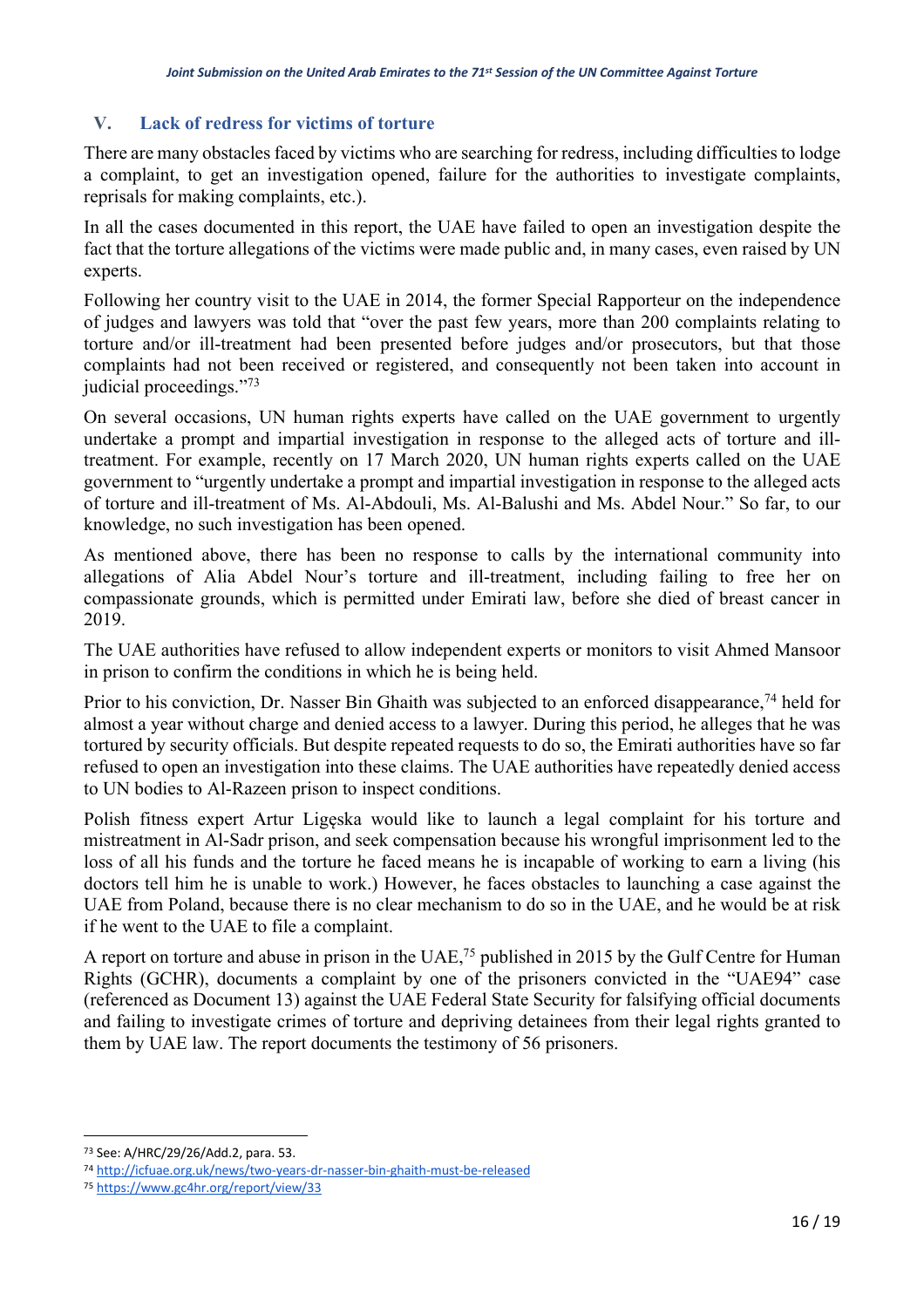For example, Saleh Al-Dhufairi, who was detained on 29 April 2012 and is currently serving a tenyear sentence in Al-Razeen prison, is named as a defendant within Document 13. "He complained that Tariq Hamad Al-Muqbali, a UAE national, and others officials working at Al-Razeen, Al-Sadr, Al-Wathba, and other prisons engaged in systematic exploitation, cruelty, and the deprivation of rights secured by the constitution, the punitive facilities law, and the punitive facilities law's implementation regulations."

According to GCHR's report, "in violation of Act 43 of 1992, prison officials also banned defendants from submitting complaints about their treatment. Al-Dhufairi along with Dr. Mohammed Al-Roken, Dr. Mohammed Al-Mansoori, Hassan Al-Hammadi, Salim Hamdoon Al-Shehhi, Ali Abdullah Al-Manie, Hussain Abdullah Al-Najjar Al-Hammadi and others were subjected to inhumane treatment on 7 March 2014 at Al-Razeen Prison at the hands of Ahmed Abdullah, a public employer with lieutenant's level and another with second lieutenant level. This second aggressor's name is unknown, but his description includes the following — taller than average, bald, very fat, and approximately 35 years old."76 They were never allowed to report their experiences of poor conditions and torture.

### **VI. Reaction of UAE to reports of torture of HRDs**

The reaction of the UAE authorities to complaints of torture of human rights defenders has typically been to deny the reports, or ignore them completely, even if complaints have been raised by the UN.

For example, in a recent case, a news release<sup>77</sup> from the UAE's Ministry of Foreign Affairs on 30 December 2019 claimed that Ahmed Mansoor had a medical exam and a family visit in November 2019, stating that he "is in good health," and rejected reports from NGOs about his conditions. The Ministry's statement "underscor[ed] that such claims are baseless and have been spread by nongovernmental organisations in reports that aim to distort and fabricate facts according to their particular agenda."

The statement continues: "The Ministry added that Emirati society is one of tolerance in which all members live together in harmony while committed to the values enshrined within the UAE Constitution and UAE law, which guarantee freedoms such as the freedom of expression *insofar as the law is not broken and social stability is not affected*." (emphasis added).

In his 2017 annual report on cooperation with UN mechanisms, the UN Secretary-General expressed concerns78 "with the Government at allegations of arrest, secret detention and risk of enforced disappearance of Ahmed Mansoor, a prominent human rights defender and blogger, as an act of intimidation and reprisal for his collaboration with the Human Rights Council, the special procedures, the universal periodic review mechanism and treaty bodies (see A/HRC/36/25, para. 13, ARE  $1/2017$ ."

The Secretary General's report notes: "On 25 April 2017, the Government responded that the Office of the Public Prosecutor concerning cybercrime arrested Mr. Mansoor on 20 March 2017 on the charge of circulating false and misleading information on the Internet with a view to spreading hatred and sectarianism. He was informed of the charges and placed in pretrial detention in Abu Dhabi Central Prison. He was allowed to appoint a lawyer and his family was allowed to visit him, in accordance with the procedures applicable to detention facilities. The Government concluded that allegations concerning arbitrary detention, lack of information concerning the place of detention and lack of specifying charges against him are false. The Government's response did not address the allegations concerning intimidation and reprisals."79

<sup>79</sup> Ibid.

<sup>76</sup> https://www.gc4hr.org/report/view/33

<sup>77</sup> https://pressarabia.qa/2019/12/30/the-ministry-of-foreign-affairs-and-international-cooperation-denies-the-allegationspromoted-by-various-non-governmental-organizations-regarding-the-case-of-emirati-citizen-ahmed-mansoor/

<sup>78</sup> https://documents-dds-ny.un.org/doc/UNDOC/GEN/G18/080/50/PDF/G1808050.pdf?OpenElement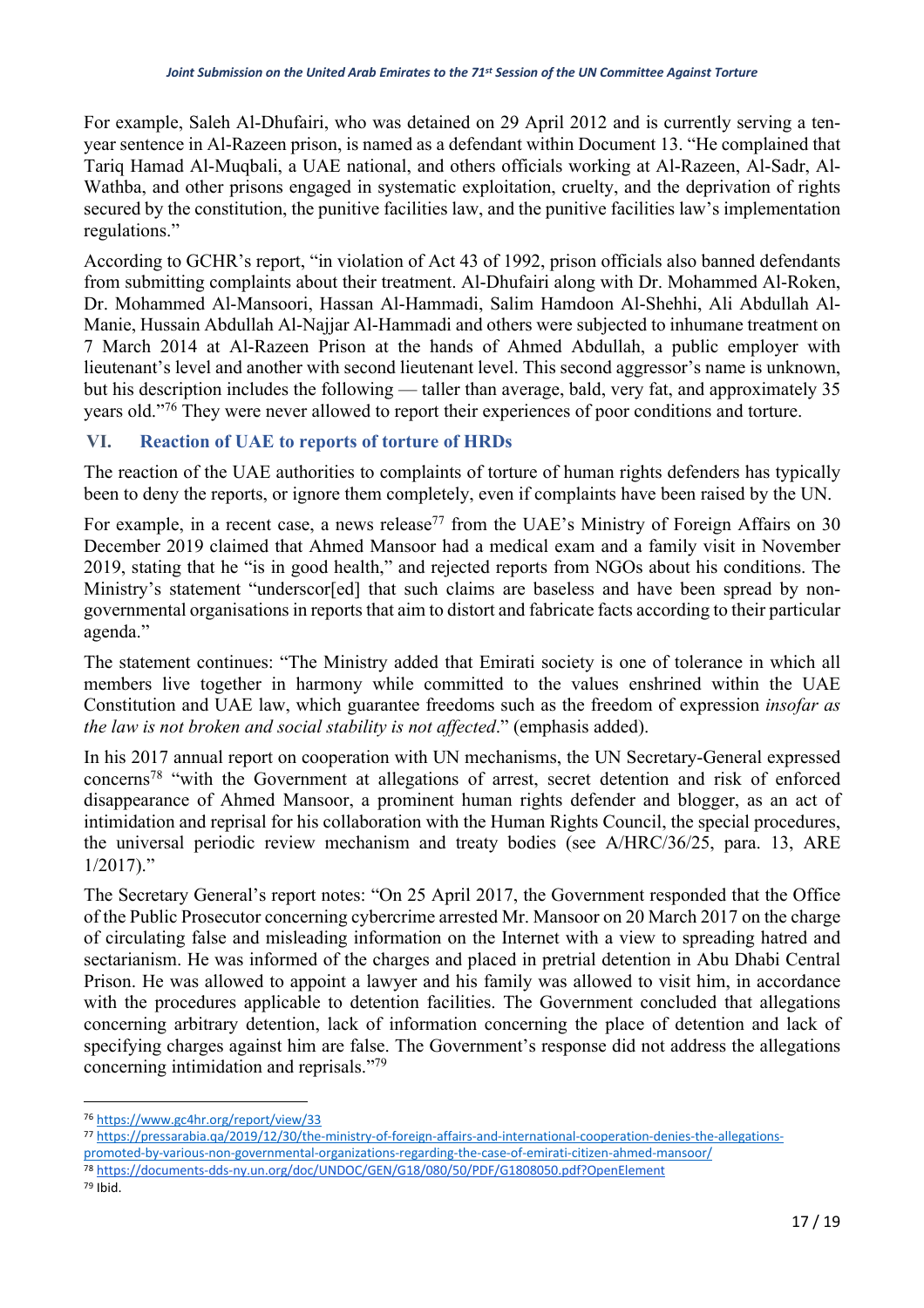As mentioned above, in Section V, following her country visit to the UAE in 2014, the former Special Rapporteur on the independence of judges and lawyers was told by the authorities that "over the past few years, more than 200 complaints relating to torture and/or ill-treatment had been presented before judges and/or prosecutors, but that those complaints had not been received or registered, and consequently not been taken into account in judicial proceedings."80

There has been no investigation into the claims of torture in pre-trial detention made by some of the defendants in the UAE 94 trial, which began on 4 March 2013 before the State Security Chamber of the Federal Supreme Court in Abu Dhabi. On 2 July 2013, the court convicted 69 of the 94 defendants on the charge of establishing an organisation that aimed to overthrow the government, despite the fact that confessions were made as a result of torture. The trial, which failed to meet international fair trial standards, was widely condemned by human rights organizations and UN bodies, including the UN Working Group on Arbitrary Detention (WGAD).

According to GCHR's research, the court accepted prosecution evidence that consisted largely of "confessions" made under duress in pre-trial detention. The court failed to require that the prosecution prove beyond reasonable doubt that the "confessions" were obtained by lawful means and voluntarily from the accused. The court also failed to take steps to investigate, or order a prompt, independent, impartial and thorough investigation of the defendants' claims that State Security interrogators had forced them, under torture or other ill-treatment, to make false "confessions" incriminating themselves and others during months when they were held incommunicado in secret locations and without access to lawyers or the outside world.81 In violation of the UAE's Act 43 of 1992, prison officials also banned defendants from submitting complaints about their treatment in prison during the trial and following their conviction.

<sup>80</sup> See: A/HRC/29/26/Add.2, para. 53.

<sup>81</sup> https://www.gc4hr.org/news/view/930/